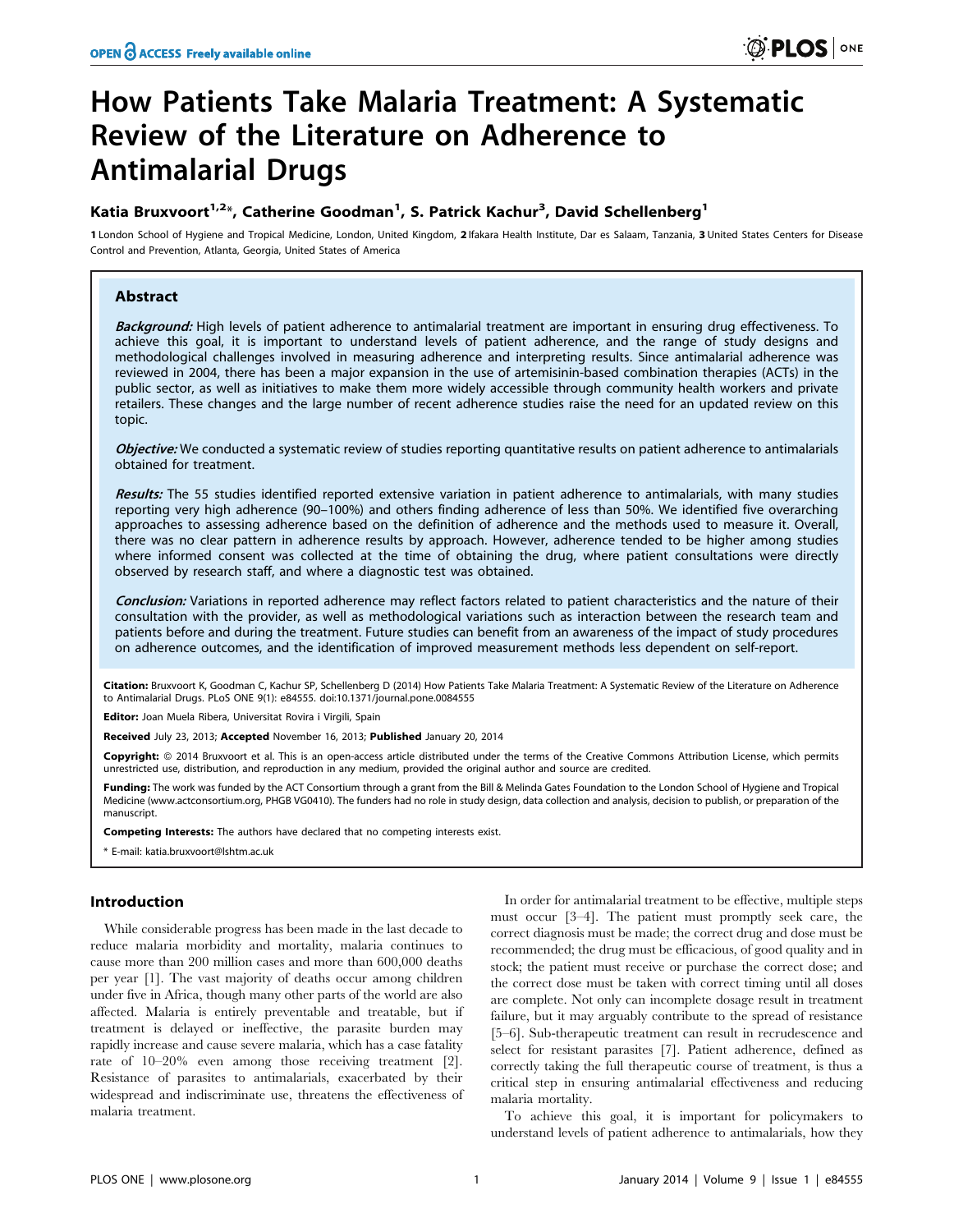vary by context, and how adherence can be improved. However, studies measuring patient adherence encounter substantial methodological challenges, such as selection of appropriate definitions of adherence and appropriate measurement methods. This results in a broad diversity of study designs which, along with the wide range of study contexts and different antimalarial drugs, can challenge interpretation of adherence results.

The use of antimalarial drugs was last reviewed by Yeung and White in 2004 [8]. Of the 22 studies they identified in Africa, Asia and South America that reported quantitative data on patient adherence, only five assessed adherence to artemisinin-based combination therapies (ACTs), and only eight studies, mostly household surveys, measured adherence to antimalarials obtained through community health workers or drug retailers. Since publication of this review, there has been a major expansion of the availability of ACTs, which have been shown to be efficacious and may reduce the spread of resistance in low transmission settings [9–12]. Due to the development of resistance to older antimalarials, such as chloroquine and sulfadoxine pyrimethamine (SP), ACTs have become the first-line treatment for Plasmodium falciparum malaria in the public sector in most malaria-endemic countries. In addition, a growing number of initiatives to increase ACT use through community health workers and private sector providers have been implemented [13]. Furthermore, a large number of new studies assessing adherence to antimalarials, particularly to ACTs, have been conducted in the last nine years, raising the need for an update on this topic.

Here, previously reviewed and recent studies providing quantitative results on adherence to antimalarials obtained for treatment are analysed. We examine how results vary by definition of adherence and key methodological characteristics, and we present the studies' own findings on factors associated with adherence. We emphasize challenges in measuring adherence, avoiding bias, and implications for future research.

#### Methods

Studies included in this review were identified by three methods. First, a systematic literature search was conducted on PubMed using MeSH and free text terms as follows: (Medication Adherence (MeSH) or Patient Compliance (MeSH) or compliance or adhere\*) and (Antimalarials (MeSH) or antimalarial\*). Secondly, reference lists from studies and reviews identified were searched manually for relevant studies. Finally, researchers known to be currently active in the field were contacted.

Studies that were clearly irrelevant were immediately discarded, and abstracts and manuscripts of the remaining studies were examined in detail to determine relevance. Published studies that provided quantitative data on patient adherence to antimalarials obtained for treatment of malaria were included in this review. Where papers employed both quantitative and qualitative methods, only the quantitative results are reported here. Studies were included from all parts of the world in any language utilizing various study designs, including household surveys and clinical trials examining the effectiveness of supervised versus unsupervised treatment that specifically reported data on adherence in the unsupervised arm. Studies assessing adherence to antimalarials obtained for prophylaxis, and effectiveness studies that did not report data on adherence were excluded. Manuscripts of studies meeting inclusion criteria were read in detail and data on study settings, objectives, study design, definitions of adherence, methods of assessing adherence and results were systematically reviewed and abstracted into a database.

# Results

The initial literature search using PubMed identified 1340 studies (Figure 1). In total, 49 studies were retained from the initial search. Many of the excluded studies referred to antimalarials obtained for prophylaxis or treatment of conditions other than malaria. Manual examination of reference lists and personal communication with other researchers in the field identified six additional studies, making a total of 55 studies.

## Characteristics of studies included

Three main types of studies were identified: descriptive studies, interventions to improve adherence, and studies with clinical outcomes as a primary endpoint (Tables 1–3). While there is clearly some overlap between types, studies were categorised as descriptive except for those that described an intervention to improve adherence or simultaneously measured clinical outcomes and patient adherence. Distinguishing studies with clinical outcomes is helpful, as they were often conducted under relatively controlled conditions, or with relatively intensive follow-up, which may have influenced adherence results.

More than half of the 55 studies were descriptive (30 studies) [4,14–42]. The majority of these (21 studies) were observational follow-up studies [14–34], where patients obtaining a drug were visited at their home or returned to the drug outlet after a specified number of days, at which time adherence data were collected. While most follow-up studies were prospective, two studies retrospectively identified patients to follow-up for adherence assessments [21,25]. Several of these studies were part of larger studies that included an intervention (e.g. use of community health workers [15,24] or subsidization of ACTs in private retail outlets [16]), but did not provide information on the impact on adherence through pre and post or control group comparisons, so the studies were categorised as ''descriptive'' in terms of their assessment of adherence. Eight studies used household surveys to collect descriptive data [35–42], and one study used both household survey and follow-up methods [4]. In these household surveys, households in selected areas were visited without prior knowledge of who had obtained antimalarial drugs, and interviews were conducted about episodes of illness occurring in the weeks prior to the survey, treatment obtained, and adherence.



Figure 1. Literature search results. doi:10.1371/journal.pone.0084555.g001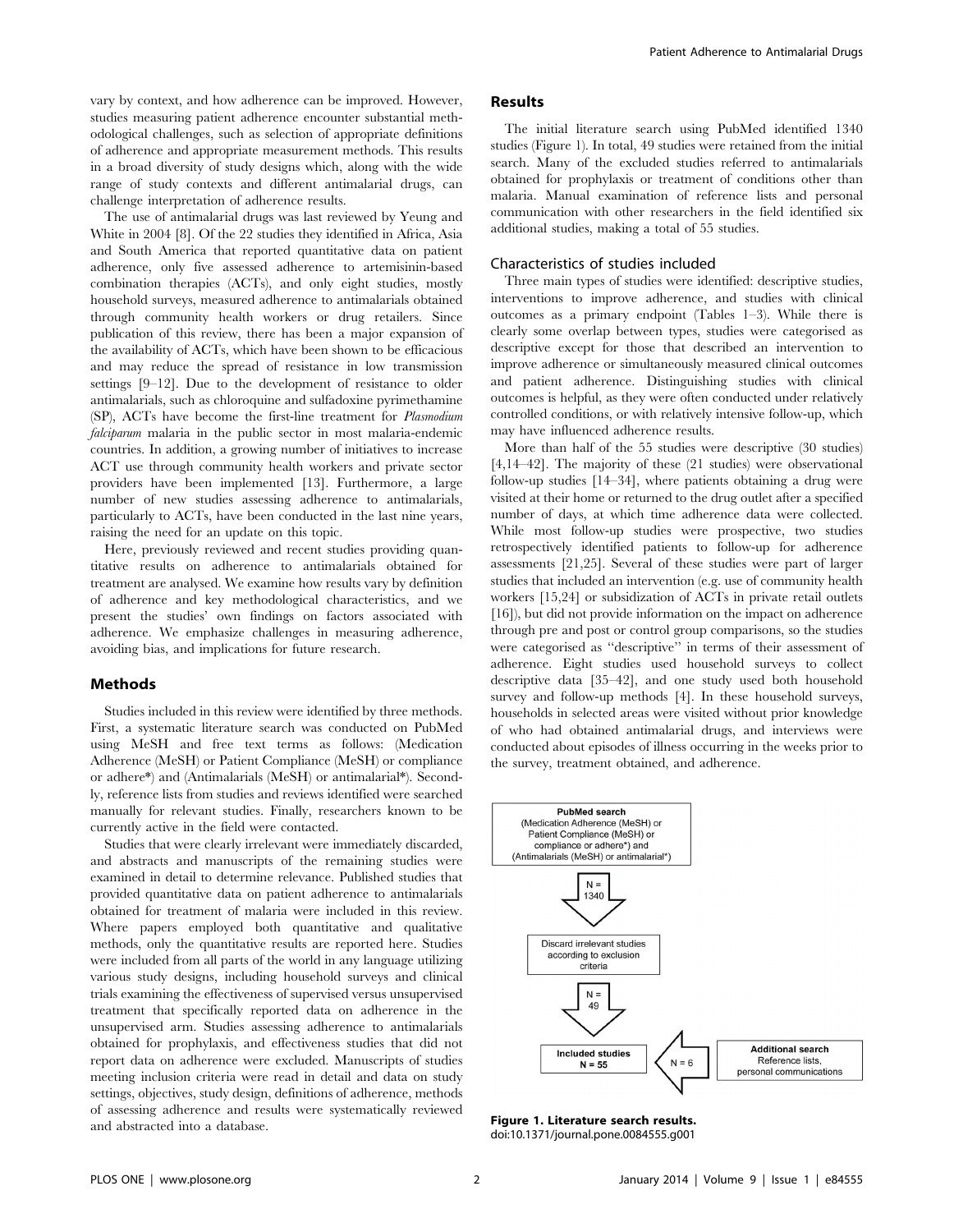| Source(s) of drugs<br>Study, (Country),                                          | Drug regimen(s) <sup>1</sup>                                     | assessing adherence<br>Method(s) of                         | Approach(es) to assessing<br>adherence <sup>2</sup>                                                                                                                                    | Day of follow-up<br>drug dispensed)<br>visit (Day $1 =$                                              | Level of adherence (N = denominator)                                                                                                          |
|----------------------------------------------------------------------------------|------------------------------------------------------------------|-------------------------------------------------------------|----------------------------------------------------------------------------------------------------------------------------------------------------------------------------------------|------------------------------------------------------------------------------------------------------|-----------------------------------------------------------------------------------------------------------------------------------------------|
| (Ghana), Multiple sources<br>Abuaku et al. 2004 [35],                            | ⊗<br>SP, chloroquine (CQ),<br>amodiaquine (AQ)                   | Household survey<br>questionnaire                           | Completed treatment                                                                                                                                                                    | n/a                                                                                                  | $SP - 100%$ (N = 4); $CQ - 11.1%$ site 1 (N = 171); $CQ - 36.4%$<br>site 2 (N = 195); AQ - 12.9% site 1 (N = 9); AQ - 50% site 2<br>$(N = 2)$ |
| Ajayi et al. 2008 [36], (Ghana,<br>Nigeria, Uganda), Community<br>health workers | & artesunate-amodiaquine<br>AL in Nigeria and Uganda<br>in Ghana | Household survey<br>questionnaire                           | Completed treatment                                                                                                                                                                    | n/a                                                                                                  | Ghana - 97% (N = 153); Nigeria - 93% (N = 60); Uganda -<br>81% (N = 31); Overall - 94% (N = 244)                                              |
| Amin et al. 2004 [37], (Kenya)                                                   | SP & amodiaquine                                                 | Household survey<br>questionnaire                           | Unique approach = patients who took<br>a higher dose than recommended<br>or an adequate dose                                                                                           | n/a                                                                                                  | $SP - 66.7\%$ (N = 78); AQ - 13.8% (N = 94)                                                                                                   |
| Barnes et al. 2005 [38], (South<br>Africa), Health facilities                    | $\preccurlyeq$                                                   | Household survey<br>questionnaire                           | Completed treatment                                                                                                                                                                    | n/a                                                                                                  | 96% (N = 235)                                                                                                                                 |
| Beer et al. 2009 [14], (Zanzibar),<br>Health facilities                          | Artesunate-amodiaquine<br>(3 days)                               | Self-report, pill count                                     | dose, or another dose was administered<br>Verified completed treatment & Unique<br>treatment, plus child did not vomit<br>approach = Verified completed<br>if child vomited first dose | Day 4                                                                                                | Verified completed treatment - 77% (N = 174); Unique<br>$approach - 63% (N = 174)$                                                            |
| Chinbuah et al. 2006 [15], (Ghana),<br>Community health workers                  | AL (3 days)                                                      | report<br>Self                                              | Timely completion                                                                                                                                                                      | Day $4$                                                                                              | $100% (N = 334)$                                                                                                                              |
| Cohen et al. 2012 [16], (Uganda),<br>Private drug shop                           | AL (3 days)                                                      | Self-report, pill count                                     | Verified completed treatment                                                                                                                                                           | Day 4                                                                                                | 65.8% (N = 152)                                                                                                                               |
| Deming et al. 1989 [39], (Togo),<br>Multiple sources                             | Chloroquine                                                      | Household survey<br>questionnaire                           | Completed treatment                                                                                                                                                                    | n/a                                                                                                  | 29% (N = 370)                                                                                                                                 |
| (Zambia), Health facility (refugee)<br>Depoortere et al. 2004 [17],              | SP + artesunate (3 days)                                         | Self-report, pill count                                     | Verified timely completion                                                                                                                                                             | Day 4                                                                                                | 39.4% (N = 162)                                                                                                                               |
| Depoortere et al. 2004 [18],<br>(So. Sudan), Health facility                     | AL (3 days)                                                      | Self-report, pill count                                     | Verified timely completion                                                                                                                                                             | Day $4$                                                                                              | 59.1% (N = 93)                                                                                                                                |
| Fogg et al. 2004 [19], (Uganda),<br>Health facilities                            | AL (3 days)                                                      | Self-report, pill count,<br>lumefantrine assay <sup>3</sup> | Verified timely completion                                                                                                                                                             | Day $4$                                                                                              | $90% (N = 210)$                                                                                                                               |
| Gerstl et al. 2010 [20], (Sierra<br>Leone), Health facilities                    | Artesunate-amodiaquine<br>$(3 \text{ days})$                     | Self-report, pill count                                     | Verified timely completion                                                                                                                                                             | Day 4                                                                                                | 48% (N = 118)                                                                                                                                 |
| Kabanywanyi et al. 2010 [22],<br>(Tanzania), Health facility                     | AL (3 days)                                                      | Self-report                                                 | Timely completion & Completed<br>treatment                                                                                                                                             | five doses to be taken<br>to time of one of the<br>follow-up visit close<br>Randomized to<br>at home | Timely completion - 90% (N = 552); Completed treatment<br>$-98%$ (N = 552)                                                                    |
| (Tanzania), Health facility<br>Kachur et al. 2004 [23],                          | $SP + arcsum$<br>$(3 \text{ days})$                              | Self-report, pill count                                     | Timely completion & Verified timely<br>completion                                                                                                                                      | After 48 hours                                                                                       | Timely completion - 76.6% (N = 128); Verified timely<br>completion - $75%$ (N = 128)                                                          |
| Kalyango et al. 2013 [24], (Uganda),<br>Community health workers                 | AL (3 days)                                                      | Self-report, pill count                                     | Unique approach = took as prescribed<br>with fatty meals at each dose and no<br>Verified completed treatment &<br>vomiting within 30 minutes                                           | Day 4                                                                                                | Verified completed treatment - 86% (N = 667); Unique<br>approach - 16.9% (N = 667)                                                            |

Table 1. Characteristics of studies included in the review (by author) for descriptive studies. Table 1. Characteristics of studies included in the review (by author) for descriptive studies.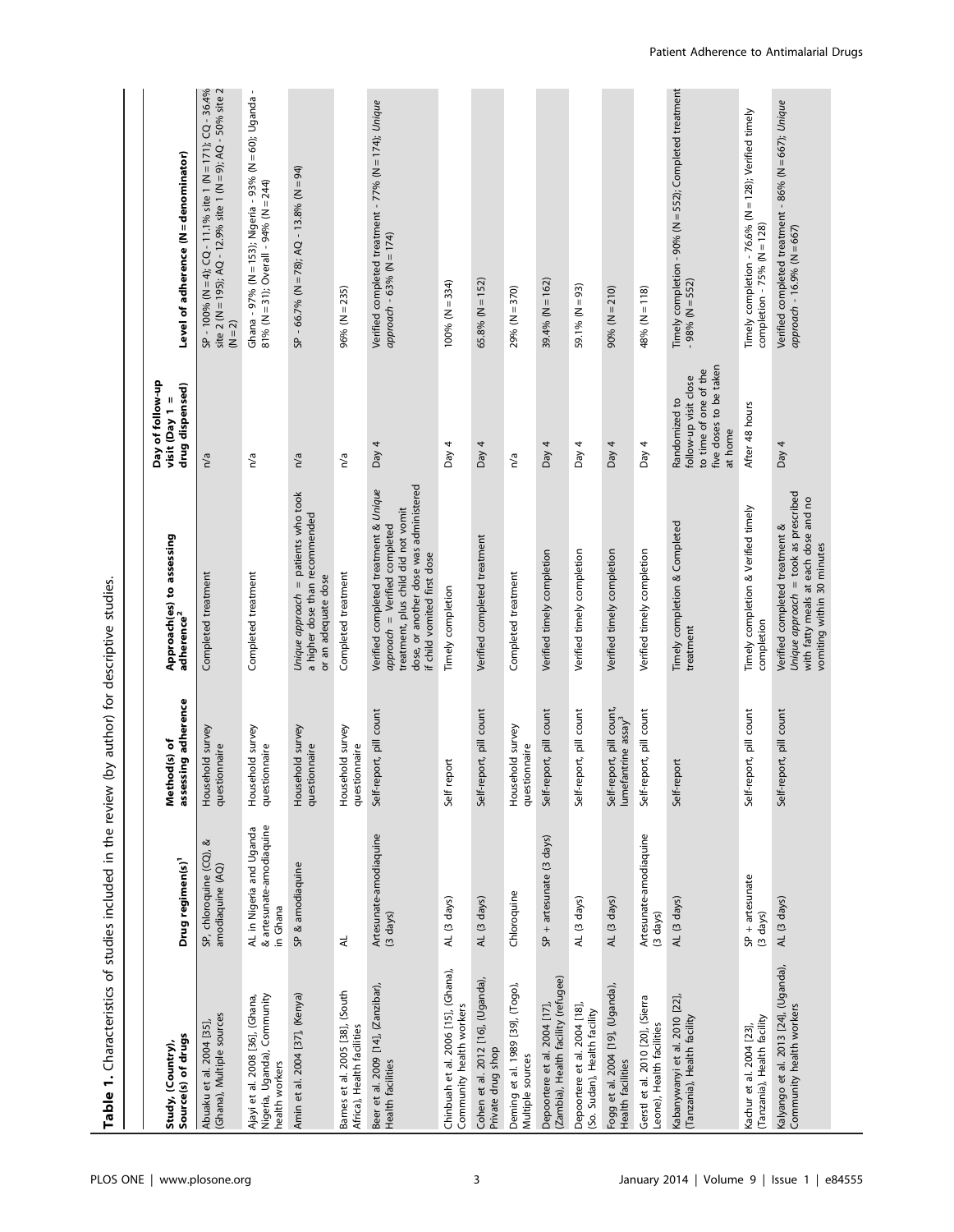| Table 1. Cont.                                                                                                                                                                                                                                            |                                                      |                                                             |                                                                                                                                                                                      |                                                         |                                                                                             |
|-----------------------------------------------------------------------------------------------------------------------------------------------------------------------------------------------------------------------------------------------------------|------------------------------------------------------|-------------------------------------------------------------|--------------------------------------------------------------------------------------------------------------------------------------------------------------------------------------|---------------------------------------------------------|---------------------------------------------------------------------------------------------|
| Source(s) of drugs<br>Study, (Country),                                                                                                                                                                                                                   | Drug regimen(s) <sup>1</sup>                         | assessing adherence<br>Method(s) of                         | Approach(es) to assessing<br>adherence <sup>2</sup>                                                                                                                                  | Day of follow-up<br>drug dispensed)<br>visit (Day $1 =$ | Level of adherence (N = denominator)                                                        |
| (Thailand), Health facilities<br>Khantikul et al. 2009 [25],                                                                                                                                                                                              | primaquine (14 days)<br>Chloroquine +                | -report<br>Self-                                            | Completed treatment                                                                                                                                                                  | Up to one year                                          | $24.8%$ (N = 206)                                                                           |
| Kolaczinski et al. 2006 [26],<br>(Uganda), Health facilities                                                                                                                                                                                              | Chloroquine + SP (3 days)                            | report, pill count<br>Self-                                 | Verified completed treatment                                                                                                                                                         | Day $4$                                                 | $96.3\% (N = 241)$                                                                          |
| (Burkina Faso), Multiple sources<br>Krause & Sauerborn 2000 [4],                                                                                                                                                                                          | Antimalarial drugs (mostly<br>chloroquine & quinine) | count<br>$\overline{\overline{a}}$                          | in the middle of the treatment course<br>correctly according to count of pills<br>Unique approach = drugs taken                                                                      | Middle of the treatment 68% ( $N = 47$ )<br>course      |                                                                                             |
| Lawford et al. 2011 [27], (Kenya),<br>Health facilities                                                                                                                                                                                                   | AL (3 days)                                          | Self-report, pill count                                     | Verified completed treatment                                                                                                                                                         | Day $4$                                                 | $64.1\%$ (N = 918)                                                                          |
| Lemma et al. 2011 [28], (Ethiopia),<br>Community health workers                                                                                                                                                                                           | AL (3 days)                                          | Self-report, pill count                                     | Verified timely completion &<br>Completed treatment                                                                                                                                  | Day 4                                                   | Verified timely completion - 38.7% (N = 155); Completed<br>treatment - $73.5\%$ (N = 155)   |
| Mace et al. 2011 [29], (Malawi),<br>Health facilities                                                                                                                                                                                                     | AL (3 days)                                          | Self-report, pill count                                     | Verified timely completion & Verified<br>completed treatment                                                                                                                         | Day $4$                                                 | Verified timely completion - 65% (N = 386); Verified<br>completed treatment - 75% (N = 386) |
| Nshakira et al. 2002 [30], (Uganda),<br>Multiple sources                                                                                                                                                                                                  | Chloroquine (3 days)                                 | -report<br>Self-                                            | Completed treatment                                                                                                                                                                  | Day 4                                                   | 37.8% (N = 463)                                                                             |
| Nsungwa-Sabiiti et al. 2005 [40],<br>(Uganda), Multiple sources                                                                                                                                                                                           | Chloroquine & chloroquine<br>$-5P$                   | Household survey<br>questionnaire                           | Completed treatment                                                                                                                                                                  | n/a                                                     | $25% (N = 65)$                                                                              |
| Onyango et al. 2012 [41], (Kenya),<br>Multiple sources                                                                                                                                                                                                    | ₹                                                    | Household survey<br>questionnaire                           | Completed treatment                                                                                                                                                                  | n/a                                                     | 47% (N = 297)                                                                               |
| Peeters Grietens et al. 2010 [21],<br>(Peru), Health facilities                                                                                                                                                                                           | Primaquine (7 days)                                  | health centre records<br>Self-report, triangulation<br>with | plus health centre records verifying that<br>approach = self-reported adherence<br>patients returned to receive the last<br>Completed treatment & Unique<br>four doses of primaquine | Up to one year                                          | Completed treatment - 71.9% (N = 185); Unique approach<br>$-62.2\% (N = 185)$               |
| Pereira et al. 2011 [31], (Brazil),<br>Health facilities                                                                                                                                                                                                  | Chloroquine + primaquine<br>$(7 \text{ days})$       | Self-report, pill count                                     | Verified timely completion                                                                                                                                                           | Day 7                                                   | $86.4%$ (N = 280)                                                                           |
| Reilley et al. 2002 [32], (Sri Lanka),<br>Health facility                                                                                                                                                                                                 | Chloroquine + primaquine<br>$(5 \text{ days})$       | Self-report                                                 | Completed treatment                                                                                                                                                                  | Day 6                                                   | $74\% (N = 132)$                                                                            |
| Simba et al. 2012 [33], (Tanzania),<br>Health facilities                                                                                                                                                                                                  | AL (3 days)                                          | Self-report, lumefantrine<br>assay <sup>3</sup>             | Timely completion                                                                                                                                                                    | Day 7                                                   | 88.3% (N = 444)                                                                             |
| Thera et al. 2000 [42], (Mali),<br>Multiple sources                                                                                                                                                                                                       | Chloroquine                                          | Household survey<br>questionnaire                           | Completed treatment                                                                                                                                                                  | n/a                                                     | $37.8%$ (N = 152)                                                                           |
| Twagirumukiza et al. 2010 [34],<br>(Rwanda), Health facility                                                                                                                                                                                              | Quinine tablets (7 days,<br>last 4 unsupervised)     | Self-report, pill count,<br>electronic pill boxes           | approach = percentage of doses taken<br>Verified timely completion & Unique<br>according to electronic pill box                                                                      | Day 8                                                   | Verified timely completion - 100% (N = 56); Unique<br>$approach - 82.7% (N = 56)$           |
| <sup>1</sup> Duration of drug regimen in days not given for household surveys;<br><sup>3</sup> Not incorporated into approach to assessing adherence.<br><sup>2</sup> See Table 4 for definitions of approaches;<br>doi:10.1371/journal.pone.0084555.t001 |                                                      |                                                             |                                                                                                                                                                                      |                                                         |                                                                                             |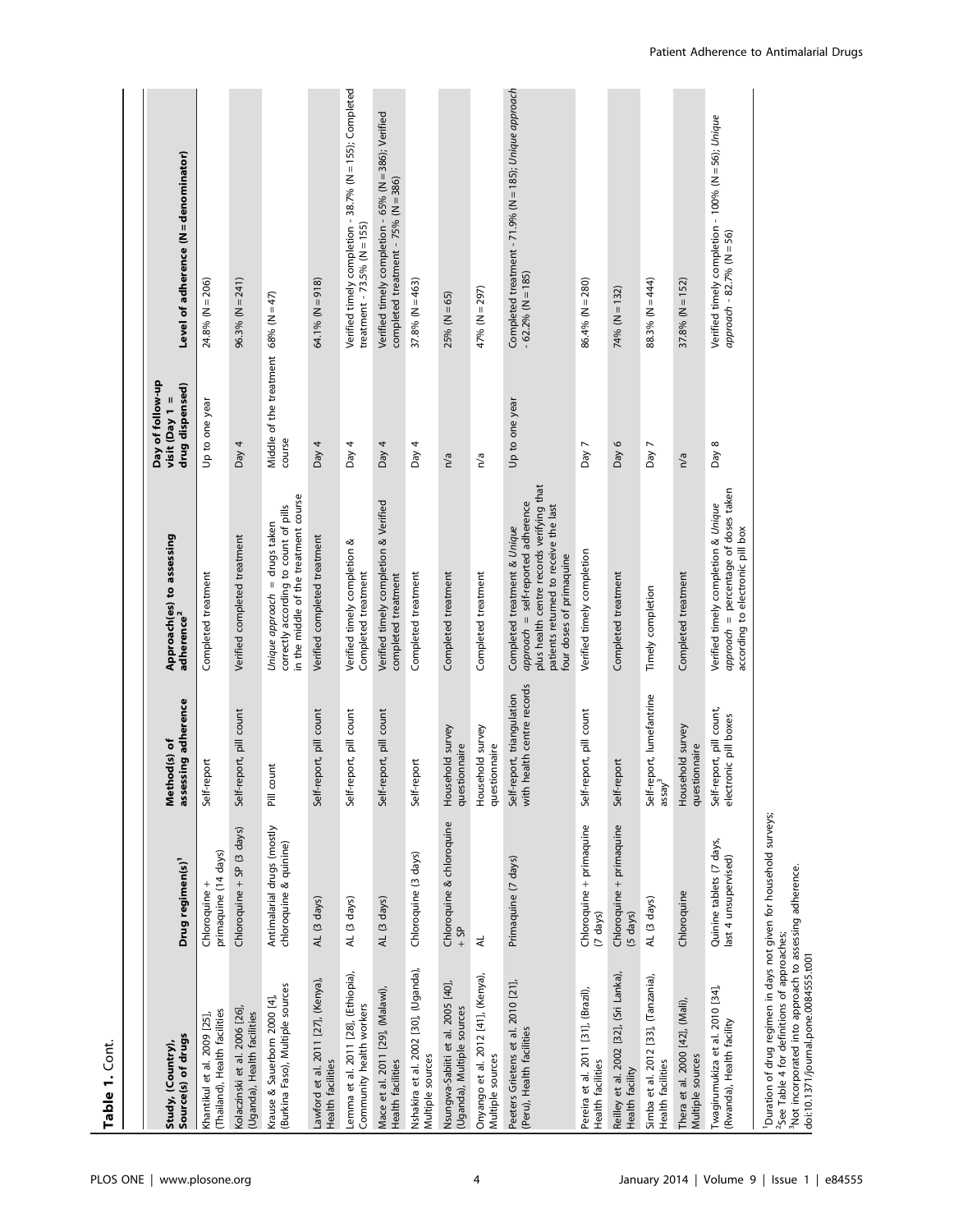| l                               |  |
|---------------------------------|--|
|                                 |  |
| ׅ֘֒                             |  |
| ١<br>١                          |  |
| i                               |  |
| į                               |  |
|                                 |  |
|                                 |  |
|                                 |  |
|                                 |  |
| ť<br>ı<br>¢<br>٦<br>ׇ֚֡֡֡֡<br>l |  |

| Source(s) of drugs<br>Study, (Country),                                 | regimen(s) <sup>1</sup><br>Drug                  | Intervention                                                                     | assessing adherence<br>Method(s) of                                                                                 | assessing adherence <sup>2</sup><br>Approach(es) to                                                      | $visit$ (Day $1 = drug$<br>Day of follow-up<br>dispensed)   | without intervention<br>Level of adherence<br>$(N =$ denominator)                      | Level of adherence with<br>$(N =$ denominator)<br>intervention                                                                                                                                                |
|-------------------------------------------------------------------------|--------------------------------------------------|----------------------------------------------------------------------------------|---------------------------------------------------------------------------------------------------------------------|----------------------------------------------------------------------------------------------------------|-------------------------------------------------------------|----------------------------------------------------------------------------------------|---------------------------------------------------------------------------------------------------------------------------------------------------------------------------------------------------------------|
| Agyepong et al. 2002 [43],<br>(Ghana), Health facility                  | Chloroquine<br>$(3 \text{ days})$                | Drug labels & verbal<br>instructions                                             | Self-report                                                                                                         | least the minimum dose<br>Unique approach = at<br>or higher taken once<br>Timely completion &<br>per day | Day $4$                                                     | (N = 205); Unique approach<br>Timely completion <sup>4</sup> - 24%<br>$-45%$ (N = 205) | Timely completion (control) - 27%<br>Unique approach (control) - 44%<br>(intervention) - 39% (N = 121);<br>(intervention) - $78%$ (N = 121)<br>$(N = 78)$ ; Timely completion<br>$(N = 78)$ ; Unique approach |
| (Ghana), Health facility<br>Ansah et al. 2001 [44],                     | Chloroquine<br>(3 days)                          | Introduction of tablets<br>to replace syrup                                      | Self-report, pill count<br>or measurement of<br>remaining syrup <sup>3</sup>                                        | Timely completion                                                                                        | Day 4                                                       | 42% (N = 144)                                                                          | $91\% (n = 155)$                                                                                                                                                                                              |
| Denis et al. 1998 [45]<br>(Cambodia), Multiple<br>sources               | tetracycline<br>Quinine +<br>$(7 \text{ days})$  | Posters & video                                                                  | Self-report, pill count <sup>3</sup>                                                                                | Completed treatment                                                                                      | Day 7 (Day 4 if doses<br>were purchased for<br>only 3 days) | Group 1 - 1% (N = 95);<br>Group 2 - 10% (N = 82)                                       | Group 1 (posters and video) - 39%<br>$(N = 88)$ ; Group 2 (posters only)<br>$15% (N = 120)$                                                                                                                   |
| Kangwana et al. 2011 [46],<br>(Kenya), Multiple sources                 | AL (3 days)                                      | ≪<br>community awareness<br>shopkeeper training,<br>Subsidised AL,<br>activities | Self-report                                                                                                         | Completed treatment                                                                                      | n/a                                                         | Group $1 - 40.5\%$ (N = 26);<br>Group $2 - 53.1\%$ (N = 30)                            | Group 1 (control) - 24.8% ( $N = 89$ );<br>Group 2 (intervention) - 67%<br>$(N = 221)$                                                                                                                        |
| Lauwo et al. 2006 [47],<br>(Papua New Guinea),<br>Health facility       | Chloroquine +<br>SP (3 days)                     | Packaging & counselling                                                          | Self-report                                                                                                         | Timely completion                                                                                        | Day $4$                                                     | $76.5\% (N = 119)$                                                                     | Counselling & packaging - 95.5%<br>Counselling - 92.9% (N = 112);<br>$(N = 91)$                                                                                                                               |
| Marsh et al. 1999 [48],<br>(Kenya), Private drug<br>shops               | Chloroquine                                      | Shopkeeper training                                                              | questionnaire; laboratory<br>children given a full<br>assay in a subset of<br>Household survey<br>dose <sup>3</sup> | Completed treatment                                                                                      | Day $4$                                                     | 3.7% ( $N = 109$ )                                                                     | $75% (N = 108)$                                                                                                                                                                                               |
| Marsh et al. 2004 [49]<br>(Kenya), Private drug<br>shops                | Chloroquine &<br>SP.                             | Shopkeeper training                                                              | Household survey<br>questionnaire                                                                                   | Completed treatment                                                                                      | n/a                                                         | Chloroquine - $8%$ (N = 160)                                                           | $SP - 64% (N = 441)$                                                                                                                                                                                          |
| Okonkwo et al. 2001 [50],<br>(Nigeria), Health facilities               | Chloroquine                                      | Pictorial insert & verbal<br>instructions                                        | measurement of<br>remaining syrup<br>Self-report,                                                                   | Verified timely<br>completion                                                                            | 48 hours after start of<br>treatment                        | $36.5\% (N = 190)$                                                                     | Pictorial insert - 51.9% (N = 225);<br>instructions - 73.3% ( $N = 217$ )<br>Pictorial insert & verbal                                                                                                        |
| Qingjun et al. 1998 [51],<br>(China), Health facilities                 | Chloroquine +<br>primaquine<br>(8 days)          | Packaging                                                                        | Self-report, laboratory<br>assay                                                                                    | phenobarbital markers)<br>Timely completion &<br>Biological assay (by                                    | Day 4 or Day 9                                              | (N = 163); Biological assay<br>Timely completion - 83%<br>$-80.5\%$ (N = 134)          | (N = 161); Biological assay - 97%<br>Timely completion - 97%<br>$(N = 138)$                                                                                                                                   |
| (Myanmar), Health facilities<br>Shwe et al. 1998 [52],                  | Artesunate +<br>mefloquine<br>$(3 \text{ days})$ | Packaging & training                                                             | Laboratory assay                                                                                                    | chloroquine & quinine<br>Biological assay (by<br>markers)                                                | Day 7                                                       | n/a                                                                                    | 99.5% (N = 380)                                                                                                                                                                                               |
| (Burkina Faso), Community<br>Sirima et al. 2003 [53],<br>health workers | Chloroquine                                      | Packaging & availability<br>through community<br>health workers                  | Household survey<br>questionnaire                                                                                   | Completed treatment                                                                                      | n/a                                                         | n/a                                                                                    | $52% (N = 1806)$                                                                                                                                                                                              |
| (Mali), Community health<br>Winch et al. 2003 [54],<br>workers          | Chloroquine<br>(3 days)                          | Community health<br>worker training                                              | Self-report, pill count<br>or measurement of<br>remaining syrup                                                     | Timely completion or<br>Timely completion &<br>Unique approach =<br>higher dose than<br>recommended      | Day 4                                                       | (N = 131); Unique approach<br>Timely completion - 1.5%<br>$-21.6\% (N = 131)$          | $(N = 151)$ ; Unique approach<br>Timely completion - 42.1%<br>$71.7\% (N = 151)$                                                                                                                              |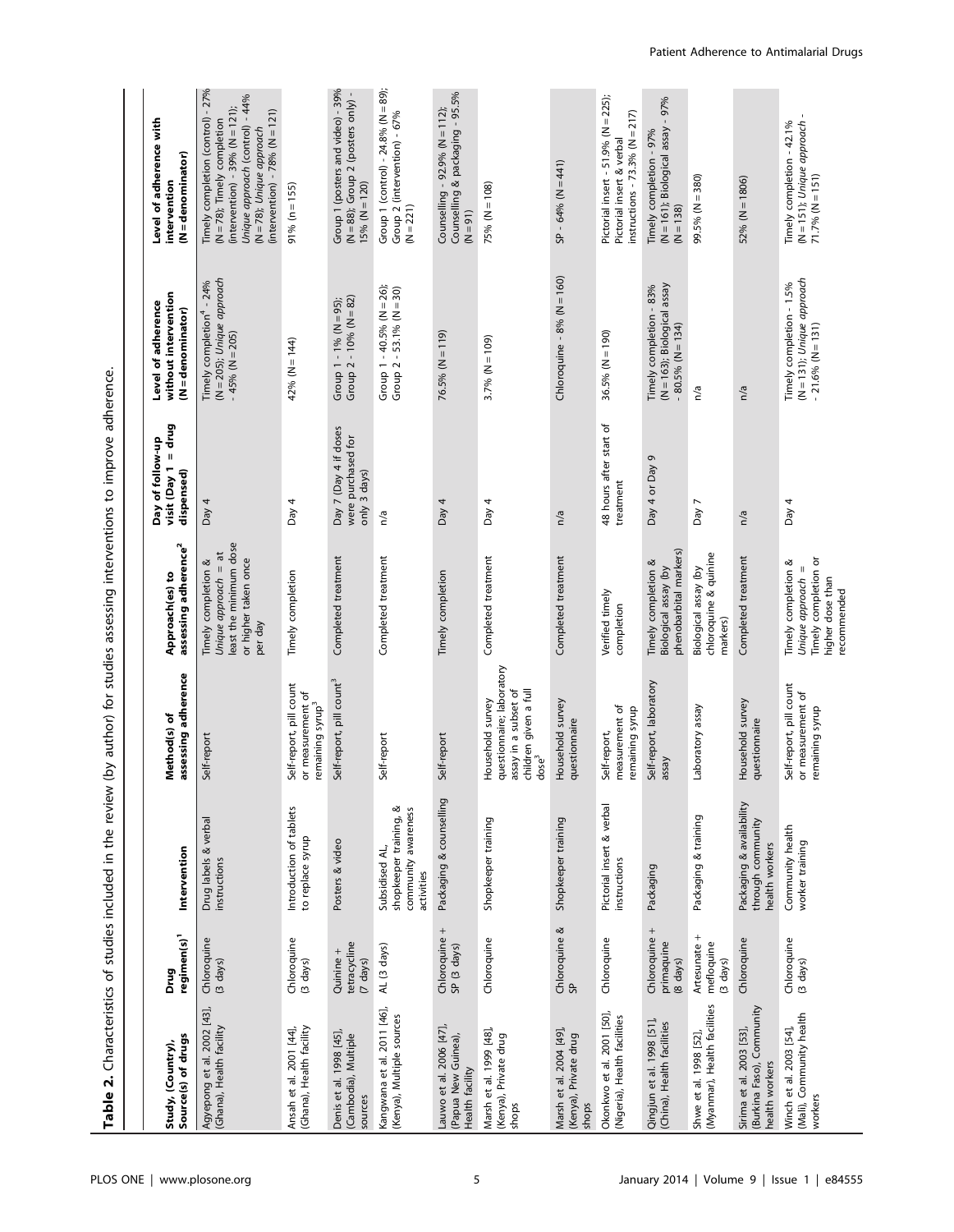| Source(s) of drugs<br>Study, (Country),                                                                                                                                                                                                                                       | regimen(s) <sup>1</sup><br>Drug | Intervention                              | assessing adherence<br>Method(s) of                                          | assessing adherence <sup>2</sup><br>Approach(es) to | $vist (Day 1 = drug$<br>Day of follow-up<br>dispensed) | without intervention<br>Level of adherence<br>N = denominator)                            | Level of adherence with<br>N = denominator)<br>intervention                            |
|-------------------------------------------------------------------------------------------------------------------------------------------------------------------------------------------------------------------------------------------------------------------------------|---------------------------------|-------------------------------------------|------------------------------------------------------------------------------|-----------------------------------------------------|--------------------------------------------------------|-------------------------------------------------------------------------------------------|----------------------------------------------------------------------------------------|
| Yeboah-Antwi et al. 2001 Chloroquine<br>[55], (Ghana), Health<br>facilities                                                                                                                                                                                                   | (3 days)                        | Age-based packaging of<br>syrup & tablets | Self-report, pill count<br>or measurement of<br>remaining syrup <sup>3</sup> | Timely completion                                   | Day 4                                                  | $Tablets - 60.5\% (N = 152);$<br>Overall - 49.8% (N = 247)<br>Syrup - 32.6% ( $N = 95$ ); | - 54.7% (N = 95); Overall - 72.1%<br>$Tablets - 82.0% (N = 167);$ Syrup<br>$(N = 262)$ |
| Duration of drug regimen in days not given for household surveys;<br>4Weighted results for three control and three intervention clinics.<br>Not incorporated into adherence definition;<br>doi:10.1371/journal.pone.0084555.t002<br><sup>2</sup> See Table 4 for definitions; |                                 |                                           |                                                                              |                                                     |                                                        |                                                                                           |                                                                                        |

Thirteen studies evaluated interventions to improve adherence [43–55]. Of these, seven were randomized controlled trials (RCTs) [44,46–47,50–51,54–55], two were controlled pre- and postintervention studies [43,45], two were uncontrolled pre- and postintervention studies [48–49], and two were post-intervention only adherence assessments [52–53]. Follow-up methods were used by eight of the thirteen intervention studies, while the remaining four used household surveys. The interventions included new packaging with and without training, including pre-packaging of two component drugs together and pictorial inserts to packaging [47,50–53,55], as well as dispenser training of shopkeepers [48– 49] or community health workers [54]. Ansah et al. (2001) [44] conducted an RCT of chloroquine tablets for children compared to chloroquine syrup, while Denis et al. (1998) [45] evaluated videos and posters as community health education strategies to improve adherence to a 7-day regimen of quinine + tetracycline.

The third type of studies, those assessing clinical outcomes as a primary endpoint in addition to reporting patient adherence, included seven RCTs comparing effectiveness and adherence of different drug regimens [56–60] or supervised versus nonsupervised treatment [61–62], and four uncontrolled studies also assessing effectiveness and adherence [63–66], all of which employed follow-up methods. In addition, a prospective open cohort study examined the association of previous compliance with antimalarials for malaria caused by P. falciparum or P. vivax and occurrence of malaria during follow-up [67].

Of the 55 studies, 40 took place in Africa, 11 in Asia, and four in Latin America. Subjects included all age groups in 25 studies, only children under five in 19 studies, both children under five and older children in an additional seven studies, and only adults in four studies. Most studies assessed adherence to antimalarials taken to treat infection with  $P$ . falciparum, with five studies focusing on treatment for P. vivax [21,25,31,51,62], and three studies on treatment for both species [32,66–67]. Most studies assessed adherence to treatment obtained in health facilities or malaria clinics. Four follow-up studies evaluated adherence to drugs obtained from community agents [15,24,28,54] three took place in the context of complex humanitarian emergencies [17–18,26], and three were conducted from private drug shops [16,30,45]. Most household surveys reported adherence to antimalarials obtained from both public and private sectors, except for four that focused on interventions to improve adherence to antimalarials obtained from drug shops [48–49] or community health workers [36,53].

Patient adherence to more than one drug regimen was assessed in 12 studies, while 43 studies reported adherence to a single drug (Tables 1–3). Adherence to ACTs was assessed in 26 studies. Artemether-lumefantrine (AL) was the ACT in 18 of these studies, with two of these 18 also reporting adherence to artesunateamodiaquine [36,60]. Other ACTs evaluated included two additional studies of artesunate-amodiaquine [14,20], as well as  $SP +$  artesunate [17,23] and artesunate + mefloquine [52,63–64]. Non-artemisinin-based combinations featured in 13 studies (chloroproguanil-dapsone (CPD) [57–58], quinine + doxycycline or tetracycline [45,59,67], chloroquine + SP [26,40,47], SP + amodiaquine [65] and, for treatment of P. vivax malaria, chloroquine + primaquine [25,31–32,51,62,66–67]). Adherence to chloroquine and other monotherapies was assessed in 20 studies.

## Definitions of adherence and measurement methods

The 55 studies reviewed here employed a wide range of definitions and methodologies. Adherence was measured by questionnaires containing varying detail about how and when drugs were taken (self-report); physical counts of tablets remaining

Table 2. Cont.

Table 2. Cont.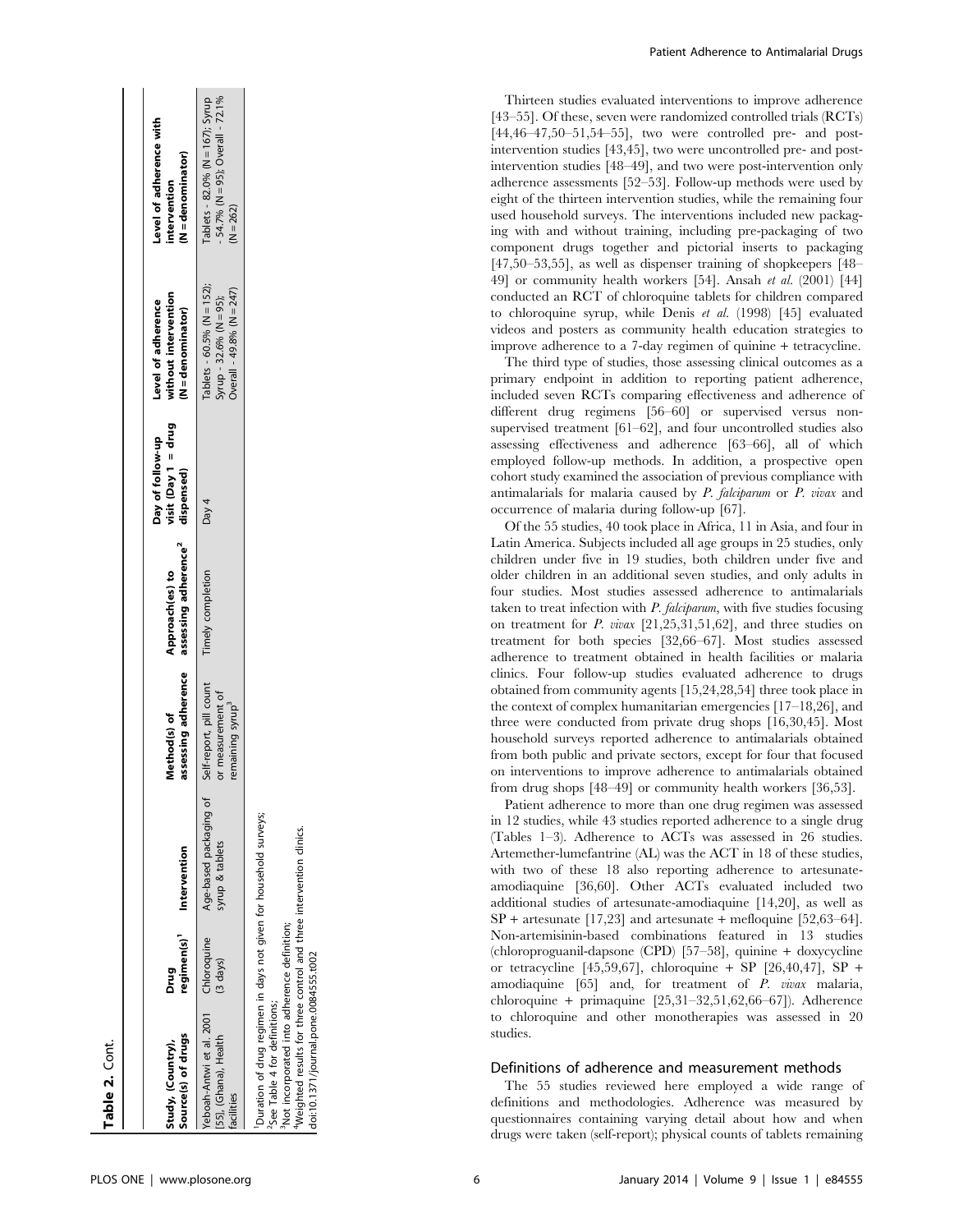| Study, (Country), Source(s)<br>of drugs                         | Drug regimen(s) <sup>1</sup>                                                      | assessing adherence <sup>2</sup><br>roach(es) to<br>Appr              | Approach(es) to assessing<br>adherence <sup>2</sup>                                                                         | visit $(Day 1 = drug$<br>Day of follow-up<br>dispensed) | Level of adherence with intervention<br>$(N = denominator)$                                                                                                                |
|-----------------------------------------------------------------|-----------------------------------------------------------------------------------|-----------------------------------------------------------------------|-----------------------------------------------------------------------------------------------------------------------------|---------------------------------------------------------|----------------------------------------------------------------------------------------------------------------------------------------------------------------------------|
| Achan et al. 2009 [56], (Uganda),<br>Health facility            | AL (3 days) & quinine<br>(7 days)                                                 | Self-report, pill count                                               | Unique approach = percentage of<br>pills taken                                                                              | Day 4                                                   | AL - 94.5% (N = 85); Quinine - 85.4% (N = 75)                                                                                                                              |
| Bell et al. 2009 [57], (Malawi),<br>Health facility             | chloroproguanil-dapsone<br>AL (3 days) &<br>(CPD, 3 days)                         | Self-report, electronic pill<br>boxes, laboratory assays <sup>3</sup> | opened once on Day 1 & two times<br>approach = electronic pill bottle<br>Completed treatment & Unique<br>each on Days 2 & 3 | Day 8                                                   | treatment (CPD) - 99.2% (N = 371); Unique approach (AL)<br>- 92% (N = 87); Unique approach (CPD) - 90.6% (N = 181)<br>Completed treatment (AL) - 100% (N = 185); Completed |
| Congpuong et al. 2010 [63],<br>(Thailand), Health facilities    | Artesunate + mefloquine +<br>primaquine (3 days)                                  | Self-report, drug assays                                              | Completed treatment & Biological<br>assay                                                                                   | Day 4                                                   | Completed treatment - 100% (N = 240); Biological assay<br>(mefloquine marker) - 96.3% (N = 215); Biological assay<br>(quinine marker) - $98.5\%$ (N = 214)                 |
| Duarte et al. 2003 [67], (Brazil),<br>Health facilities         | $^{+}$<br>(7 days) & primaquine<br>Quinine + doxycycline<br>chloroquine (14 days) | Self-report                                                           | Completed treatment                                                                                                         | Up to 4 months                                          | 83.8% $(N = 488)$                                                                                                                                                          |
| (The Gambia), Health facilities<br>Dunyo et al. 2010 [58],      | chloroproguanil-dapsone<br>AL (3 days) &<br>(CPD, 3 days)                         | Self-report (pill count for<br>some <sup>3</sup> )                    | Completed treatment                                                                                                         | Day $4$                                                 | AL - 67% (N = 600); CPD - 94% (N = 599)                                                                                                                                    |
| Faucher et al. 2009 [60], (Benin),<br>Health facility           | AL (3 days) & artesunate-<br>amodiaquine (ASAQ)<br>(3 days)                       | Self-report, pill count                                               | Verified completed treatment                                                                                                | Day 4                                                   | AL - 83% (N = 96); ASAQ - 91% (N = 96)                                                                                                                                     |
| Fungladda et al. 1998 [59]<br>(Thailand), Health facility       | quinine + tetracycline<br>Artesunate (4 days) &<br>(7 days)                       | eport, pill count<br>Self-r                                           | Verified completed treatment                                                                                                | Day 5 or Day 8                                          | Artesunate - 98.4% (N = 61); Quinine + tetracycline<br>$-71.7%$ (N = 53)                                                                                                   |
| Na-Bangchang et al. 1997 [64],<br>(Thailand), Health facilities | Artemether + mefloquine<br>$(2 \text{ days})$                                     | Laboratory assays                                                     | Biological assay                                                                                                            | Day 3                                                   | $86.8% (N = 106)$                                                                                                                                                          |
| (Bangladesh), Health facility<br>Rahman et al. 2008 [61]        | AL (3 days)                                                                       | Self-report, pill count,<br>lumefantrine assay <sup>3</sup>           | Verified timely completion                                                                                                  | Day $4$                                                 | $(091 = N)$ % (93                                                                                                                                                          |
| (Senegal), Health facilities<br>Souares et al. 2008 [65]        | SP + amodiaquine (3 days)                                                         | Self-report, laboratory<br>assays <sup>3</sup>                        | prescribed dose of each of the two<br>approach = at least 80% of the<br>Timely completion & Unique<br>drugs was taken       | Day $4$                                                 | Timely completion - 37.7% (N = 289); Unique approach<br>$-64.7%$ (N = 289)                                                                                                 |
| Takeuchi et al. 2010 [62],<br>(Thailand), Health facility       | Chloroquine + primaquine<br>$(14 \text{ days})$                                   | Self-report                                                           | Completed treatment                                                                                                         | Day 8 & Day 15                                          | $85% (N = 101)$                                                                                                                                                            |
| (Ecuador), Health facilities<br>Yepez et al. 2000 [66],         | Chloroquine + primaquine<br>3 days for Pf & 7 days<br>for Pv)                     | Self-report                                                           | Timely completion                                                                                                           | Day 4 or Day 8                                          | Pf - 79.2% (N = 120); Pv - 58.5% (N = 129); Overall - 68.3%<br>$(N = 249)$                                                                                                 |
|                                                                 |                                                                                   |                                                                       |                                                                                                                             |                                                         |                                                                                                                                                                            |

Table 3. Characteristics of studies included in the review (by author) for studies with clinical outcomes which also report adherence. Table 3. Characteristics of studies included in the review (by author) for studies with clinical outcomes which also report adherence.

<sup>1</sup>Duration of drug regimen in days not given for household surveys;<br><sup>2</sup>See Table 4 for definitions;<br><sup>3</sup>Not incorporated into adherence definition<br>Idoi:10.1371/journal.pone.0084555.t003 1Duration of drug regimen in days not given for household surveys; 3Not incorporated into adherence definition 2See Table 4 for definitions;

doi:10.1371/journal.pone.0084555.t003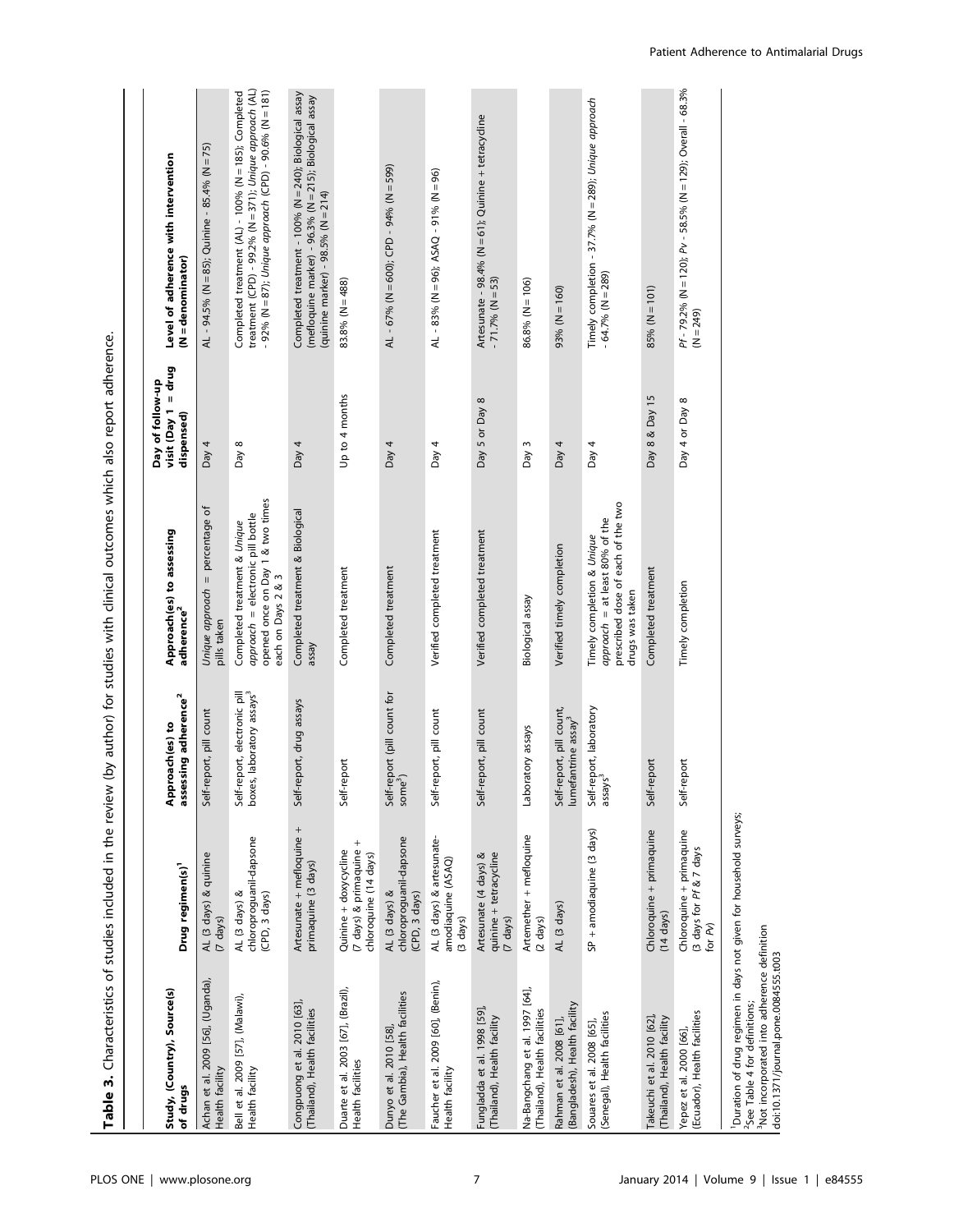Table 4. Approaches to assessing patient adherence across studies.

| Approach                          | <b>Definition</b>                                                              | Method                     | Number of studies <sup>1</sup> |
|-----------------------------------|--------------------------------------------------------------------------------|----------------------------|--------------------------------|
| Completed treatment               | Patient completed treatment                                                    | Self-report                | 28                             |
| Verified completed<br>I treatment | Patient completed treatment                                                    | Self-report and pill count | 10                             |
| Timely completion                 | Patient exactly followed instructions in terms of dose, frequency and duration | Self-report                | 12                             |
| Verified timely<br>completion     | Patient exactly followed instructions in terms of dose, frequency and duration | Self-report and pill count | 11                             |
| <b>Biological assays</b>          | Sufficient levels of drug(s) in biological samples                             | <b>Biological assays</b>   | 4                              |
| Unique approaches                 | Various                                                                        | Various                    | 11                             |

<sup>1</sup>All studies are included if adherence is reported by at least one of these five approaches (n = 52 studies) and are included more than once if multiple approaches were used.

doi:10.1371/journal.pone.0084555.t004

in packaging or dispensing envelopes (pill counts) and volumetric measurement of syrups; pill containers with electronic caps that record the date and time of each opening (electronic pill boxes); assays for drug levels in biological samples; and composites of these methods.

At least one approach used in 52 of the 55 studies could be classified under one of five overarching approaches defined for the purpose of this review, based on both the nature of adherence required and the method used to measure adherence (Table 4). ''Completed treatment'' identifies individuals who said they completed treatment. ''Verified completed treatment'' refers to reported completed treatment that is corroborated by a pill count. ''Timely completion'' refers to patients reporting that they completed each dose at an appropriate time. ''Verified timely completion'' identifies those reporting timely completion with a pill count to confirm that no tablets were left. Lastly, ''biological assay'' refers to detection of sufficient levels of drugs in biological samples.

Correct timing of doses, involving the correct dose, frequency, and duration, was required in 22 studies (''timely completion'' and ''verified timely completion''), 11 of which were studies of ACTs. However, there was considerable variation in which intervals were considered ''correct'', ''recommended'' or ''prescribed''. Several studies calculated the expected time of each dose per the manufacturer's instructions and allowed an interval of several hours on either side [22–23,28], while other studies required the correct dose to be taken on each day specified, or for AL twice per day for three days [15,18,33,61], and other studies did not report exactly what was considered correct. This is in contrast to assessments of ''completed treatment'' and ''verified completed treatment'', which did not require correct timing of doses. Furthermore, many studies reported in their methods that drug packaging was inspected, but only 21 studies specifically incorporated pill counts into adherence definitions, requiring self-reported adherence verified by empty packages or the expected number of remaining pills (''verified completed treatment'' and ''verified timely completion'').

# Adherence results

The studies reported a very wide range of results for the percentage of patients adherent, ranging from 1.5% to 100% across different studies and settings. Below we explore how the results varied firstly by the approach to assessing adherence and data collection, secondly by antimalarial and outlet type, and thirdly by the nature of the interaction between patients and dispensers or researchers during the study. Scatter plots are used to facilitate the identification of general patterns in these results. Finally we present the studies' own findings on factors found to be associated with adherence in multivariate models.

#### (i) Variation by approach and data collection method

Figure 2 shows a comparison of adherence results by the five approaches. The plot includes multiple points from studies which used more than one approach to report adherence. Studies that did not use any of the five approaches were not plotted [4,37,56]. In addition, when results of adherence to the same drug were reported from more than one study site within the same country, the weighted average of these sites was plotted [35,45]. For intervention studies, only baseline results were plotted in order to represent standard practice; thus, two studies were not plotted since they provided adherence results post-intervention only [52– 53]. When multiple non-overlapping degrees of adherence were used (such as definitely non-adherent, probably non-adherent, probably adherent), the most adherent level was considered the proportion adherent for the purpose of Figure 2.

Overall, it does not appear that using stricter approaches involving correct dose timing (''timely completion'' and ''verified timely completion'') or requiring pill counts in addition to selfreported histories (''verified completed treatment'' and ''verified timely completion'') are associated with lower adherence, but this does not account for differences in contexts and methodologies. However, among studies of AL, adherence by ''verified timely completion'' (38.7%–65%) [18,28–29] was lower compared to



Figure 2. Percentage of patients classified as adherent, by Approach to assessing adherence. doi:10.1371/journal.pone.0084555.g002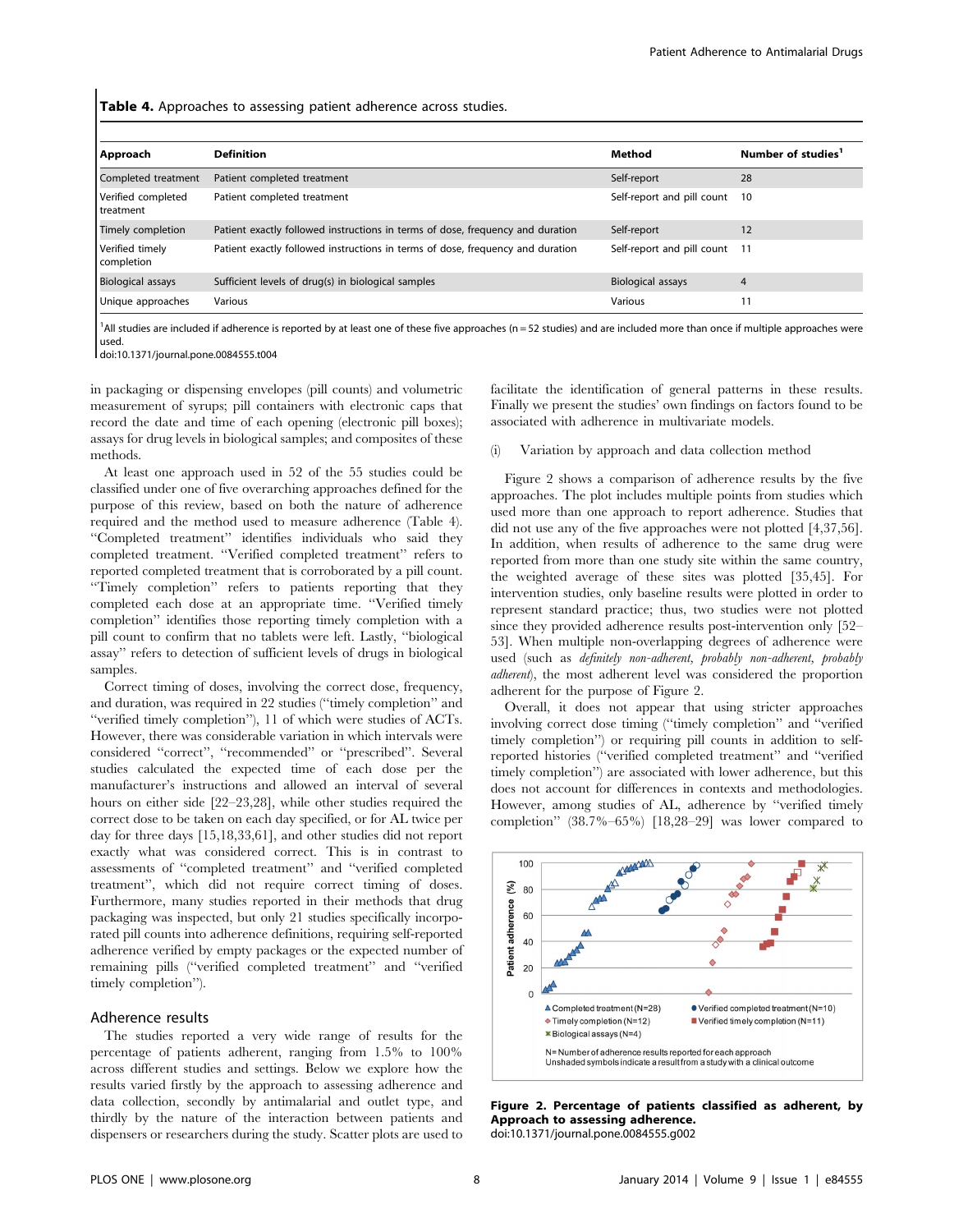

N= Number of adherence results reported from studies with this characteristic Number of studies not reporting data: 1 (A), 5 (B), 9 (C), 18 (D)

#### Figure 3. Percentage of patients classified as adherent, by patient interaction with research staff and dispensers. doi:10.1371/journal.pone.0084555.g003

"timely completion"  $(88.3\% - 100\%)$  [15,22,33], except in studies where the research team enrolled patients at the time the drug was obtained and likely had a more significant research presence than in other studies (90% and 93%) [19,61]. Similarly, adherence to AL by ''verified completed treatment'' (64.1%–83%) [16,24,27, 29,60] tended to be lower than for ''completed treatment'' (67%– 100%) [22,28,36,38,57–58], with the exception of two household surveys without pill counts with adherence of  $47\%$  [41,46].

Household surveys, which all used the ''completed treatment'' approach and assessed adherence from both public and private community sources, tended to have lower adherence results than studies with other designs, particularly studies with primary clinical outcomes (Tables 1–3). In addition, studies plotted before implementation of an intervention had lower adherence for all approaches, as is particularly evident in the community-based interventions by Marsh et al. (1999, 2004) and Winch et al. (2003) and the private-sector follow-up study by Denis et al. (2008); this may be because most of the interventions included in the review are older studies and the interventions (e.g. pre-packaging of drugs) have become a standard part of antimalarial treatment used in the newer studies.

Among studies using unique approaches, two studies used electronic pill boxes (Medication Events Monitoring Systems –  $\text{MEMS}^{\text{TM}}$  to measure adherence [34,57]. In the study by Bell  $et$ al. (2009) adherence by self-report (''completed treatment'') was 100% for AL and 99.2% for CPD, but by the electronic pill boxes, adherence was 92% for AL and 91% for CPD. Similarly, in the study by Twagirumukiza et al. (2010), adherence to quinine tablets was 100% by both self-report (''verified timely completion'') and pill count (no pill boxes had pills remaining), but only 78% of patients took at least 80% of the doses based on the electronic pill box data [34].

Results using biological assays to assess adherence were high (above 90%), but this accounted for only a few studies [15,51,64]. Qingjun et al. (1998) evaluated a packaging intervention to improve adherence to chloroquine + primaquine marked with phenobarbital to detect concentrations in plasma, while Na-Bangchang et al. (1997) measured adherence to artesunate + mefloquine by whole blood mefloquine concentrations based on a reference interval [64]. Similarly, Congpuong et al. (2010) used both whole blood mefloquine concentrations and plasma concentrations of primaquine [63] to detect adherence to artemether + mefloquine + primaquine. One additional study (Shwe *et al.*, 1998) also found high adherence of 99.5%, but was not included in the plots because adherence to artesunate + mefloquine was only reported after implementation of a co-packaging and training intervention; in this study, tablets of quinine and chloroquine were added to the regimen as markers for detection by urine assays. Five other studies measured plasma levels of lumefantrine using HPLC with mass spectrometry or UV detection  $[19,33,57,60–61]$ , but adherence was not reported on the basis of these assays. Median lumefantrine concentrations were not significantly different between patients who were or were not considered adherent by self-report (''completed treatment'' and ''timely completion'') or self-report with pill count (''verified timely completion'').

#### (ii) Variation by antimalarial type and outlet type

The pattern of adherence results between antimalarials was not clear. Across all approaches and by ''completed treatment'' adherence to AL (47%–100%) [22,28,36,38,41,46,57–58] was higher than both adherence to monotherapies estimated from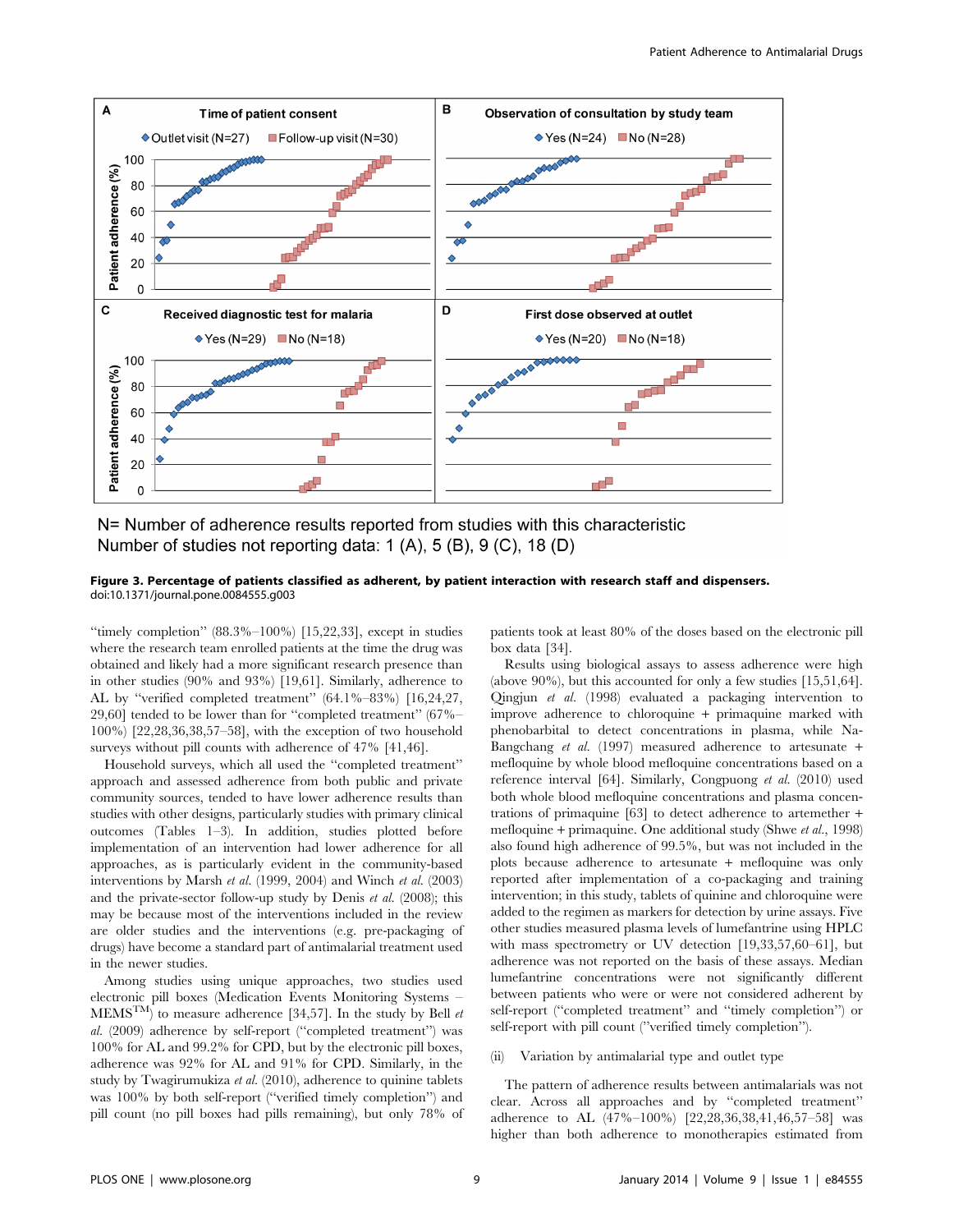Table 5. Factors associated with adherence in multivariate models ( $p<0.05$  or 95% confidence interval crosses the null).

| <b>Factors</b>                                                                                                            | <b>Studies</b>             |
|---------------------------------------------------------------------------------------------------------------------------|----------------------------|
| Demographics                                                                                                              |                            |
| Education                                                                                                                 |                            |
| - Caretaker education at least 7 years                                                                                    | Beer et al. 2009 [14]      |
| - Attending some secondary school or beyond                                                                               | Cohen et al. 2012 [16]     |
| - Higher education                                                                                                        | Onyango et al. 2012 [41]   |
| Residence in one of two areas in study location                                                                           | Duarte et al. 2003 [67]    |
| Age                                                                                                                       |                            |
| - Respondent age 25-50 years versus less than 25 years                                                                    | Lawford et al. 2011 [27]   |
| - Patient age 15 years or more versus less than 15 years                                                                  | Lawford et al. 2011 [27]   |
| - Patient age less than 13 years                                                                                          | Onyango et al. 2012 [41]   |
| Ownership of radio                                                                                                        | Lemma et al. 2011 [28]     |
| Higher household income                                                                                                   | Onyango et al. 2012 [41]   |
|                                                                                                                           | Simba et al. 2012 [33]     |
| Treatment-seeking behaviour                                                                                               |                            |
| Not having sought treatment at a public health facility                                                                   | Cohen et al. 2012 [16]     |
| Respondent sought treatment within 24 hrs of symptom onset versus waiting longer                                          | Lawford et al. 2011 [27]   |
| Delay of more than 1 day in seeking treatment after the onset of fever                                                    | Lemma et al. 2011 [28]     |
| Previous care sought                                                                                                      | Souares et al. 2008 [65]   |
| Factors related to the consultation                                                                                       |                            |
| Having received exact number of pills to complete treatment                                                               | Beer et al. 2009 [14]      |
| Reporting having been given instructions at the shop                                                                      | Cohen et al. 2012 [16]     |
| Reporting that instructions given were clear                                                                              | Cohen et al. 2012 [16]     |
| Attended Migowi HC (one of three study outlets)                                                                           | Mace et al. 2011 [29]      |
| Package used as visual aid by dispenser to explain how to take the drug                                                   | Mace et al. 2011 [29]      |
| Received written instructions                                                                                             | Pereira et al. 2011 [31]   |
| Quality of history taking (i.e. nurses at the consultation asked questions about history, symptoms,<br>and previous care) | Souares et al. 2008 [65]   |
| Behaviour                                                                                                                 |                            |
| Took first AL dose at HC                                                                                                  | Mace et al. 2011 [29]      |
| Taking AL with food or oil                                                                                                | Simba et al. 2012 [33]     |
| Knowledge and perceptions                                                                                                 |                            |
| Knowledge that only mosquitoes cause malaria                                                                              | Gerstl et al. 2010 [20]    |
| Knowledge of malaria aetiology                                                                                            | Khantikul et al. 2009 [25] |
| Respondent had seen the drug before                                                                                       | Lawford et al. 2011 [27]   |
| Being able to cite at least one correct instruction on how to take AL                                                     | Lawford et al. 2011 [27]   |
| Belief that malaria cannot be treated traditionally                                                                       | Lemma et al. 2011 [28]     |
| Access to information about antimalarials                                                                                 | Khantikul et al. 2009 [25] |
| Knowledge of the seriousness of the infection/knowing the species in mixed transmission areas                             | Yepez et al. 2000 [66]     |
| Satisfaction                                                                                                              |                            |
| Having an improved condition at follow-up                                                                                 | Cohen et al. 2012 [16]     |
| Lower expectation of getting malaria in the next 30 days                                                                  | Cohen et al. 2012 [16]     |
| Did not report dislikes/side-effects to medication                                                                        | Lawford et al. 2011 [27]   |
| Preference for AL                                                                                                         | Mace et al. 2011 [29]      |
| Satisfaction with received information                                                                                    | Souares et al. 2008 [65]   |

doi:10.1371/journal.pone.0084555.t005

household surveys (3.7%–34%) [35,39–40,42,48–49] and adherence to longer primaquine regimens for the treatment of vivax malaria (25%–85%) [21,25,31–32,51,62,66–67]. Adherence to AL by ''verified completed treatment'' (64.1%–83%) [16,24,27,29,60] was lower than adherence to artesunate-amodiaquine (77%–91%)

[14,60] and chloroquine+SP (96%) [26]. However, adherence to AL by ''timely completion'' was high in three studies (88.3%– 100%) [15,22,33] in contrast with studies of  $SP +$  amodiaquine  $(37.7%)$  [65] and SP + artesunate  $(76.6%)$  [23]. By "verified timely completion'' adherence to AL was similar in three studies (38.7%–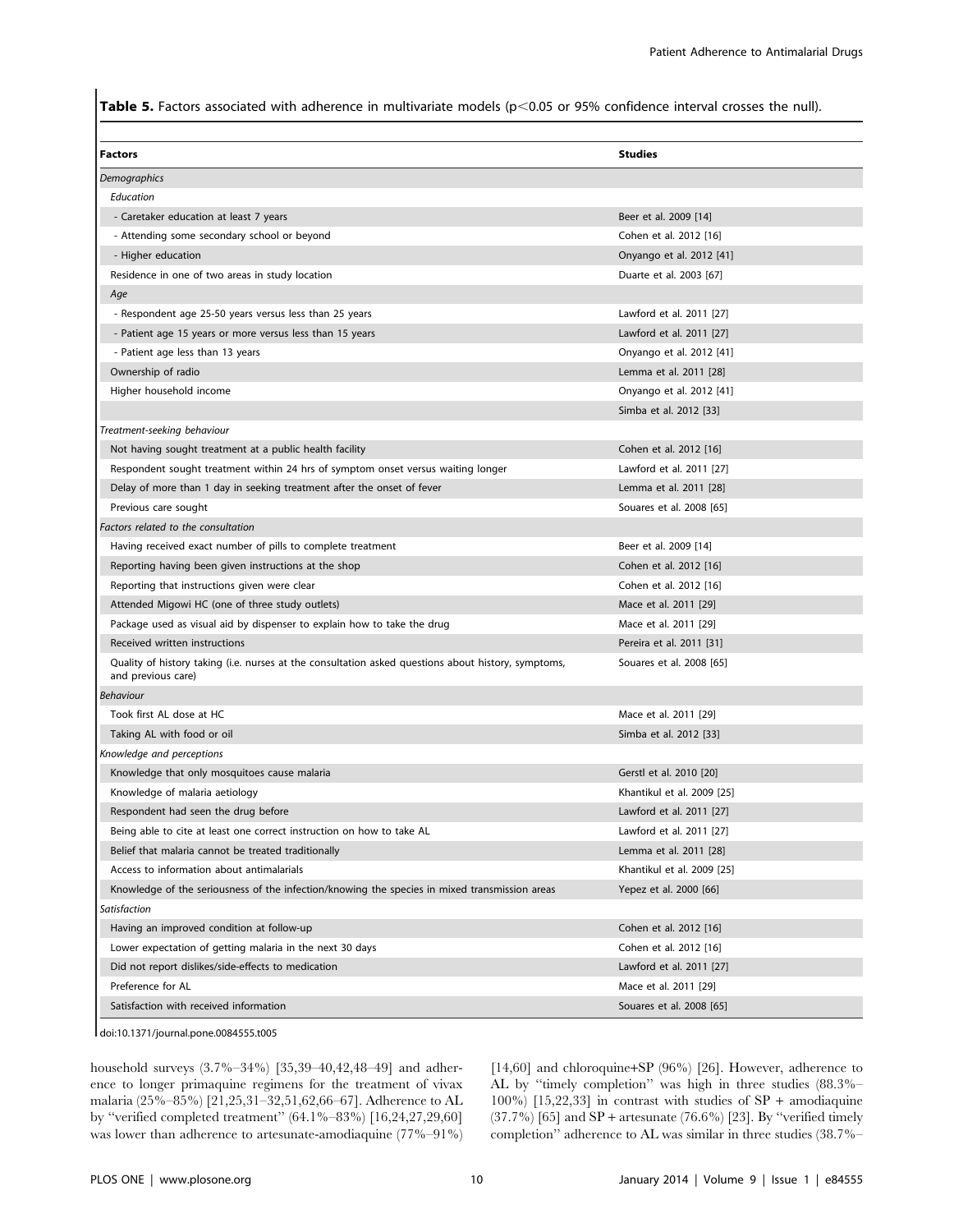Table 6. Factors associated with non-adherence in multivariate models ( $p<0.05$  or 95% confidence interval crosses the null).

| <b>Studies</b>                         |
|----------------------------------------|
|                                        |
| Achan et al. 2009 [56]                 |
| Pereira et al. 2011 [31]               |
| Depoortere et al. 2004 [17]            |
|                                        |
| Depoortere et al. 2004 [17]            |
| Fogg et al.2004 [19]                   |
|                                        |
| Mace et al. 2011 [29]                  |
| Souares et al. 2008 [65]               |
| Souares et al. 2008 [65]               |
|                                        |
| Kalyango et al. 2013 <sup>1</sup> [24] |
| Kalyango et al. 2013 <sup>1</sup> [24] |
| Takeuchi et al. 2009 <sup>2</sup> [62] |
|                                        |
| Achan et al. 2009 [56]                 |
| Kachur et al. 2004 [23]                |
| Kalyango et al. 2013 <sup>1</sup> [24] |
|                                        |
| Kalyango et al. 2013 <sup>1</sup> [24] |
|                                        |
| Achan et al. 2009 [56]                 |
| Kalyango et al. 2013 <sup>1</sup> [24] |
|                                        |

<sup>1</sup>Includes patients receiving Al only and AL plus antibiotics (treatment group not significant in multivariate analysis);  $2$ Associated with non-adherence in the second week of primaquine treatment for P. vivax infection. doi:10.1371/journal.pone.0084555.t006

65%) [18,28–29] to adherence to other ACTs (39.4%–75%) [17,20,23] and higher in two other studies (90%–93%) [19,61].

Although most studies evaluated adherence to antimalarials obtained in the public sector, the two descriptive private sector follow-up studies had low adherence, with Nshakira et al. (2002) reporting adherence of 37.8% to chloroquine by ''completed treatment'', and Cohen et al. (2012) describing adherence of 65.8% to AL. Three household surveys [46,48–49] and one follow-up study [45] assessing interventions in private drug stores and surrounding communities also all reported adherence of less than 50%. Adherence where antimalarials were obtained from CHWs in four studies using follow-up methods ranged widely from 1.5%– 100% [15,24,28,54], with a study of AL by Lemma et al.(2011) in Ethiopia finding adherence of 38.7% by ''verified timely completion'' and 73.5% by ''completed treatment''. In addition, a study evaluating adherence to ACTs dispensed by CHWs reported high adherence of 83%–97% by ''completed treatment'' in household surveys in three countries [36].

(iii) Variation by nature of interaction of patients with dispensers and research personnel

We explored how adherence results varied depending on the nature of the interaction reported between patients and their dispensers, and between patients and research personnel. Figure 3a–d shows how patient adherence (as assessed by any of the five approaches) varied with four aspects of patient interaction

that we hypothesised might influence adherence results. As shown in the first plot, patients in some studies were asked for informed consent to participate in the study at the outlet upon obtaining the drug, while patients in other studies were not asked for informed consent until a later follow-up visit, having had several days to take the drug (Figure 3a). Secondly, research staff in some studies observed the consultation of the patient with the dispenser or conducted the consultation themselves, while other studies did not (Figure 3b). Studies where most patients obtained a malaria diagnostic test prior to treatment were plotted in comparison to studies where patients were not tested (Figure 3c). The fourth plot compares studies where dispensers did and did not observe the patient swallowing the first dose of the drug (Figure 3d). Results of all studies that used one of the five approaches are plotted, as described previously for Figure 2, except that for studies using multiple approaches to assess adherence, only the most inclusive approach reported was plotted (i.e. ''completed treatment''). Studies could not be plotted if the nature of the patient interaction for each of the four plots was not reported.

Figure 3a suggests that collecting informed consent from patients at the outlet visit when the drug is dispensed can result in higher adherence compared to requesting informed consent at the time of the follow-up visit. Similarly there is an indication that observation by the study team of patients' consultations with dispensers may influence patients to be more adherent (Figure 3b), and that where patients were confirmed to have malaria with a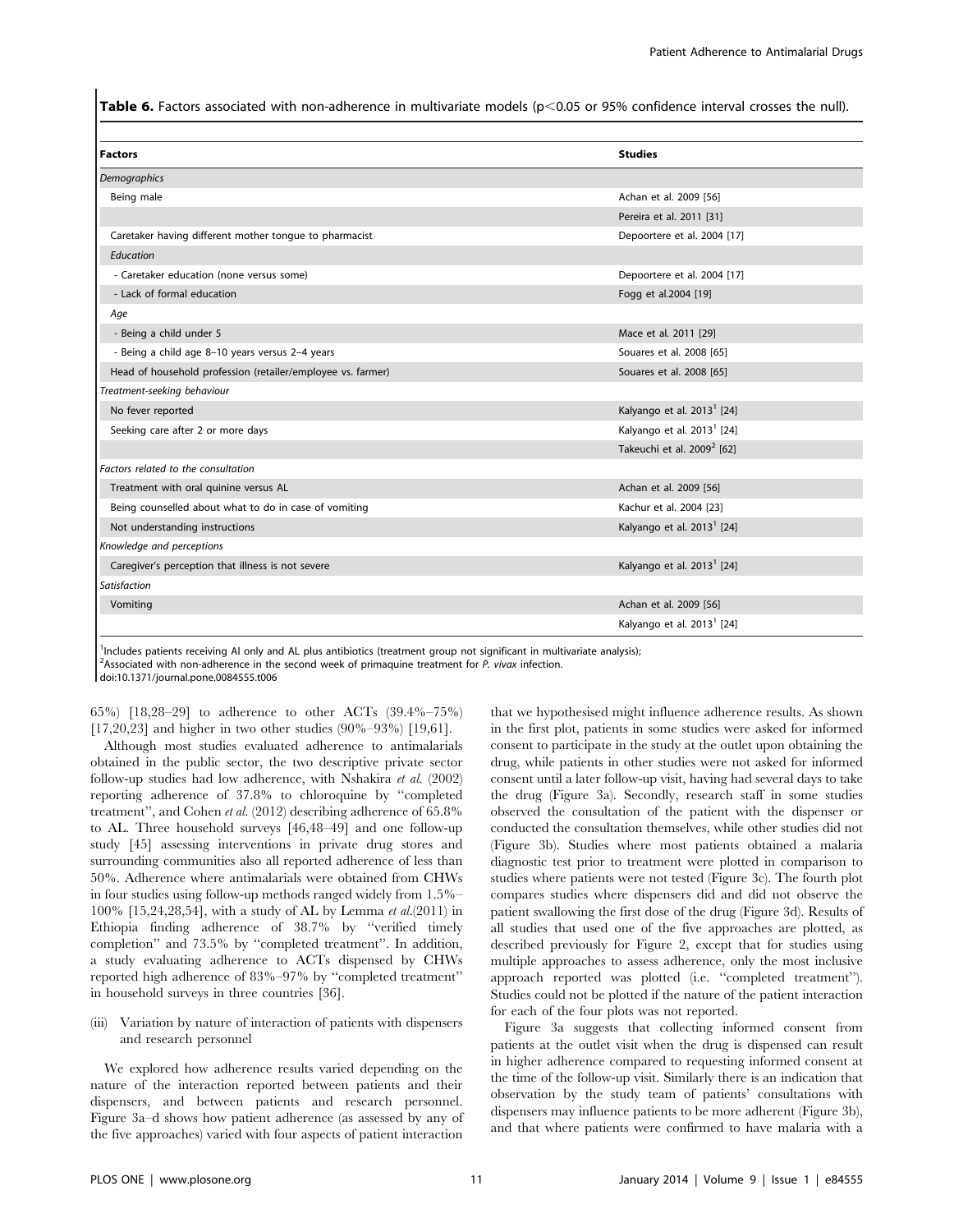rapid diagnostic test (RDT) or blood smear prior to being dispensed antimalarials, adherence was higher than among those not tested (Figure 3c). There is also some indication that studies where dispensers observed patients' first dose had higher adherence than those where the first dose was not observed, although the pattern is less clear (Figure 3d).

### (iv) Factors associated with adherence in multivariate models

Understanding the characteristics and behaviours associated with patient adherence to antimalarials is vital to designing interventions to improve appropriate use of ACTs. Twenty-four studies used multivariate analysis to examine factors associated with adherence: of these, 13 studies reported 30 factors significantly associated with adherence in multivariate models, nine studies found 12 factors associated with non-adherence, and five studies reported not finding any factors significantly associated with adherence or non-adherence [32,44,50,55,61]. While many of the twenty-four studies tested similar factors, such as demographics, instructions given and patient knowledge, there was substantial diversity in which factors were found significant.

Tables 5–6 show factors significantly associated with adherence (Table 5) and non-adherence (Table 6), including demographics, treatment-seeking behaviour, factors related to the consultation, behaviour, knowledge and perceptions, and satisfaction. Factors significantly associated with adherence in more than one study included higher education [14,16,41], higher household income [33,41], provision of better information on how to take drugs [16,29,31], and knowledge about malaria and antimalarials [20,25,27–28,66]. Factors significantly associated with non-adherence in more than one study included being male [31,56], lack of education [17,19], and vomiting [24,56]. There were contrasting results for the effects on adherence of patient age and the number of days after onset of symptoms that treatment was sought. Older age of the patient was associated with adherence in one study [27] and non-adherence in another [65], while two other studies found younger age associated with adherence [41] and non-adherence [29]. Similarly, Lemma et al. (2011) found that patients who waited more than one day to seek care after onset of fever were more likely to be adherent, but other studies showed that seeking care within 24 hours of symptom onset was associated with adherence [27], and waiting two or more days was associated with nonadherence [24,62].

#### Discussion

Extensive variation was observed in patient adherence to antimalarials, with many studies reporting very high adherence (90–100%) and others finding clearly suboptimal adherence, sometimes of less than 50%. This may be an important problem, both in terms of clinical outcomes and also in the context of the development of resistance to artemisinin in South-East Asia [68]. However, it is unclear how good adherence must be for ACTs to be efficacious, and which features of adherence (such as correct timing of dose intervals or taking each dose with a fatty meal) matter most.

We identified five overarching approaches to assessing adherence based on recall (''completed treatment'' and ''timely completion''), recall and pill counts (''verified completed treatment" and "verified timely completion") and on biological assays. By ''completed treatment'' and ''verified completed treatment'', adherent patients were defined as completing the full course of treatment though not necessarily following a specific schedule. Whether these are appropriate approaches to assess adherence should be considered in light of the pharmacology of the specific

drug: if the safety or efficacy of the drug is critically dependent on the timing of the doses then it will be important to assess this when evaluating adherence. As these approaches do not include the spacing of the doses, it is possible for patients to have taken some doses too close together or even to have taken all doses at one time and still be considered ''adherent'', though such practices could be of concern for drug safety and efficacy. Furthermore, there is potential variation within each approach in what was considered correct treatment, with some studies taking into account national guidelines on the correct dose-for-weight that the patient should have consumed and other studies assuming the correct amount was obtained.

By ''timely completion'' and ''verified timely completion'', adherent patients were defined as exactly following instructions in terms of dose, frequency and duration according to their responses to interview questions. As noted above, there was considerable variation in definitions of ''correct'' timing, which may have affected comparability within these approaches. More information is needed on how precise time intervals between doses must be in order for drugs to be efficacious. For example, the packaging of various brands of AL states that the second dose should be taken eight hours after the first dose, which would fall in the middle of the night if the drug is obtained in the evening. In this situation it is unclear whether a patient should still be considered adherent if they take the drugs first thing the next morning instead.

The majority of the adherence studies used one or more of these approaches relying primarily on self-reported drug histories, which may be susceptible to recall and social desirability bias. Studies in Tanzania and Cambodia found high levels of antimalarials circulating in the blood among patients stating they had not taken any drugs in the previous 28 days [69–70]. Patients may not accurately recall information about the quantity of drugs taken. Moreover, even if the precise time of obtaining the drug from the provider is known, asking patients when each dose was taken is problematic as they may not have had clocks available or may not know or remember the exact time. Recall bias is likely to be higher in data obtained from household surveys, where interviewers frequently ask about drugs taken in the previous 14 days, compared to follow-up studies, where recall time is usually 4–7 days. Even with short recall periods, patients may not correctly remember details related to each dose. Cultural and demographic factors may also affect the reliability of self-reported data [71]. For example, in a study of the impact of the length of recall periods for health surveys, different recall periods gave different results, and these differences were shown to vary by income group [72].

To avoid being seen as ignorant or negligent, patients who are aware of the expected behaviour may say they were adherent even if they actually were not. A study by Peeters Grietens et al. (2010) found that while 72% of patients reported taking the full course of primaquine, only 49% claiming to take the full course had actually received the full course according to records [21]. Likewise, Bell and colleagues stated that self-reported data, which resulted in 100% adherence to AL and CPD in Malawi, was unreliable compared to  $\text{MEMS}^{\text{TM}}$  containers [57].

In order to reduce recall and social desirability bias, some studies incorporated manual examination of drug packaging into their definitions of adherence (''verified completed treatment'' and ''verified timely completion''). For studies of AL, these approaches yielded lower adherence results than the equivalent approaches without the pill counts (''completed treatment'' and ''timely completion''). However, even results including pill counts may over-estimate true adherence as removing pills from blister packs does not guarantee that the pills were consumed. Similarly, opening electronic pill boxes does not guarantee a dose was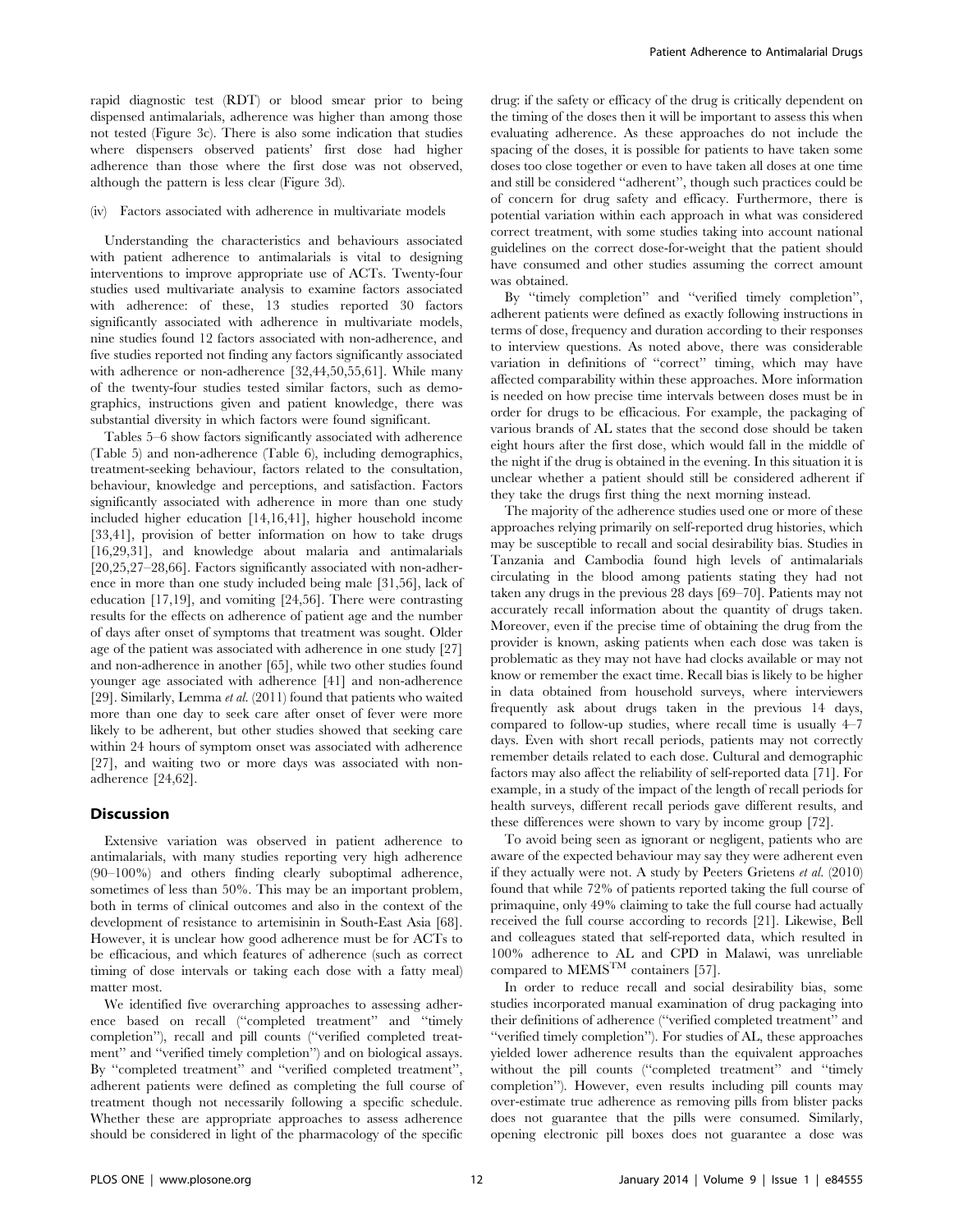consumed. Patients may have ''played'' with their pill boxes, opening them without removing pills, or alternatively, they may also have removed multiple doses at one opening, either to discard, consume, or save until the appropriate time.

Despite the limitations of self-reported and pill count approaches, Souares et al. (2008) suggested that self-reported data may be more reliable and feasible than assays for drug levels, which require invasive sample collection and complicated field logistics [68]. Drug assays were rarely used for measuring adherence, and their utility and appropriate role remains unclear. Adherence evaluated by the detection of drugs in biological assays was very high (90–100%) in four studies, but these studies assessed adherence to drugs other than AL and involved close interaction of the research staff with patients and in some cases extended follow-up periods. The five studies that reported measuring lumefantrine concentrations, but did not incorporate these assays into adherence results, did not find significant differences in lumefantrine concentrations between patients adherent and nonadherent by self-report. This may have been due to the metabolic variability of the study population, including age, pregnancy, concomitant fat intake and other factors affecting drug absorption, limiting the value of quantitative assessments of patient adherence [73–74]. Methods of collecting blood samples, sample preservation under field conditions, and details of the assays themselves are also likely to affect results.

Regardless of the approach used for assessing adherence, Hawthorne bias may occur if a patient's awareness of being studied positively influences medication-taking behaviour. Similarly, if researchers observe patient consultations with the dispenser, this may positively influence the care and advice provided by the dispenser and/or patients' attentiveness and adherence to the treatment. In the studies reviewed here, adherence was higher when informed consent was collected at the time of obtaining the drug and to some degree when patient consultations were directly observed (Figures 3a and 3b). While it is reasonable to assume that medication-taking behaviour of patients who are not aware they are being studied more accurately reflects behaviour in real life contexts, these concerns must be balanced by practical constraints, such as fulfilling other study objectives and the need to obtain the patient's consent and address for follow-up visits.

Some specific patient-dispenser interactions might also be expected to improve adherence. For example, confirmation of diagnosis of malaria by an RDT or blood smear might increase adherence if patients are more aware that they are suffering from malaria, and if patients with confirmed malaria see a better response to treatment than those who have other conditions. Observing the first dose of treatment is another commonly recommended practice and was found to be significantly associated with adherence to AL in one study [29]. We found some indication that malaria diagnosis was associated with higher adherence in the reviewed studies, although the effect was less marked for observing the first dose on adherence overall.

In addition to the approach to measurement and the nature of the patients' consultations, other factors often hypothesised to influence adherence include patient characteristics, antimalarial type and outlet type. However, it was not possible to discern clear patterns across the studies reviewed. There was some evidence from multivariate studies that patients who had higher socioeconomic status and were better educated or informed had higher adherence. While there is some concern that the greater number of tablets required for treatment with ACTs (i.e. 24 for an adult) contributes to lower adherence compared to antimalarials requiring fewer tablets, this was not clear in the studies reviewed

here. One potential explanation for this is that ACTs often come in co-formulated or co-packaged blister packs, with different coloured packages for each age or weight group. This is in contrast to loose tablets dispensed into paper envelopes, which was often the case for older antimalarials. Not only can the dispenser give the patient the incorrect number of tablets, but the tablets may need to be cut in half to achieve the appropriate doses, and it may be more difficult for the patient to remember how many to take. Secondly, more effective antimalarials such as ACTs may encourage higher patient adherence; if drugs are perceived to be ineffective, patients may use a drug briefly or not at all before looking for a more effective alternative [8]. Finally, perceptions of side-effects may cause variation in adherence across antimalarials, with drugs such as chloroquine and quinine known to have more common minor adverse effects than ACTs such as AL.

It was hard to assess variation across outlet types as of the 55 studies included, only five specifically evaluated adherence to antimalarials from private drug shops [16,30,45,48–49] and five from community health workers [15,24,28,36,54]. However, there were some indications that adherence was relatively low from private sector outlets, highlighting the need for more studies to evaluate adherence to ACTs obtained in this sector and to design interventions to ensure drugs are used appropriately. Interventions to improve adherence that are currently being tested in the private sector include the introduction of RDTs [75–76], new packaging, SMS reminders to patients [77], and SMS reminders to drug shop dispensers to encourage them to advise patients on the importance of adherence [78].

# Conclusion

The literature reports extensive variation in patient adherence to antimalarials. The unsatisfactory patient adherence sometimes reported to ACTs obtained in the public sector, and the current dearth of data from the private sector, represent significant challenges for maximising the impact of ACTs. Variations in adherence may reflect factors related to patient characteristics and knowledge, their treatment seeking behaviour, and the nature of their consultation with the provider. However, methodological variations between studies are also likely to be an important source of variability in results, including the methods used for collecting data, and any interaction between the research team and patients before and during the treatment course. Future studies could be strengthened by a greater awareness of the impact of study procedures on adherence outcomes, and the identification of improved measurement methods that are less dependent on selfreport.

# Supporting Information

Checklist S1 PRISMA checklist.

(DOC)

Flow Diagram S1 PRISMA flow diagram. (DOC)

# Author Contributions

Conceived and designed the experiments: KB CG SPK DS. Performed the experiments: KB. Analyzed the data: KB. Contributed reagents/materials/ analysis tools: KB CG SPK DS. Wrote the paper: KB CG SPK DS. Conceived and designed the review: KB CG SPK DS. Conducted the literature search: KB. Abstracted the data: KB. Analyzed results: KB. Wrote the first draft of the paper, with inputs from all authors: KB. Read and approved the final paper: KB CG SPK DS.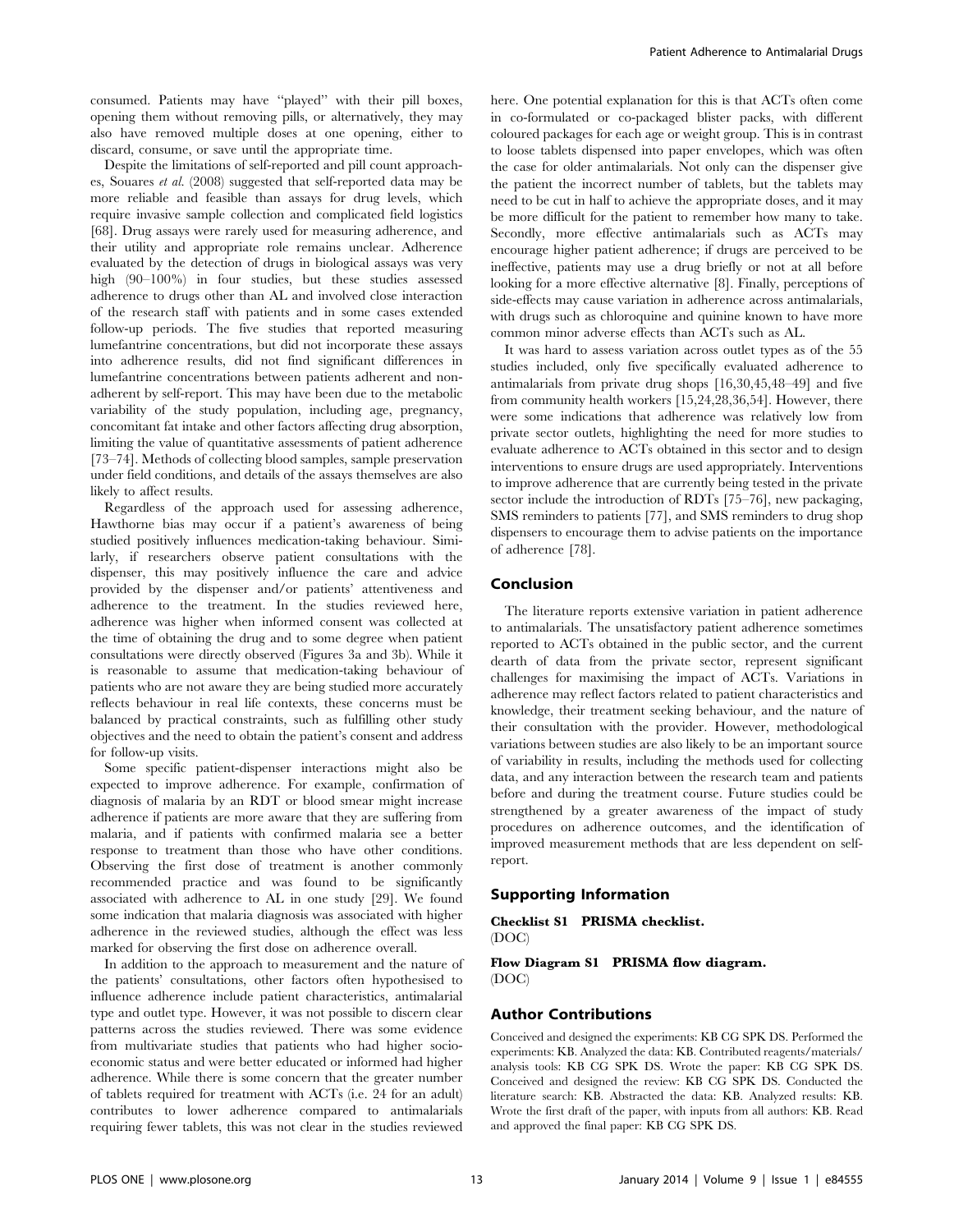- 1. World Health Organization (2012) World Malaria Report.
- 2. World Health Organization (2010) Guidelines for the treatment of malaria. Geneva, Switzerland.
- 3. Bloland PB (2003) A contrarian view of malaria therapy policy in Africa. Am J Trop Med Hyg 68: 125–126.
- 4. Krause G, Sauerborn R (2000) Comprehensive community effectiveness of health care. A study of malaria treatment in children and adults in rural Burkina Faso. Ann Trop Paediatr 20: 273–282.
- 5. White NJ, Pongtavornpinyo W (2003) The de novo selection of drug-resistant malaria parasites. Proc Biol Sci 270: 545–554.
- 6. Keoluangkhot V, Green MD, Nyadong L, Fernandez FM, Mayxay M, et al. (2008) Impaired clinical response in a patient with uncomplicated falciparum malaria who received poor-quality and underdosed intramuscular artemether. Am J Trop Med Hyg 78: 552–555.
- 7. White NJ, Pongtavornpinyo W, Maude RJ, Saralamba S, Aguas R, et al. (2009) Hyperparasitaemia and low dosing are an important source of anti-malarial drug resistance. Malar J 8: 253.
- Yeung S, White NJ (2005) How do patients use antimalarial drugs? A review of the evidence. Trop Med Int Health 10: 121–138.
- 9. Nosten F, van Vugt M, Price R, Luxemburger C, Thway KL, et al. (2000) Effects of artesunate-mefloquine combination on incidence of Plasmodium falciparum malaria and mefloquine resistance in western Thailand: a prospective study. Lancet 356: 297–302.
- 10. Price RN, Nosten F, Luxemburger C, van Vugt M, Phaipun L, et al. (1997) Artesunate/mefloquine treatment of multi-drug resistant falciparum malaria. Trans R Soc Trop Med Hyg 91: 574–577.
- 11. von Seidlein L, Milligan P, Pinder M, Bojang K, Anyalebechi C, et al. (2000) Efficacy of artesunate plus pyrimethamine-sulphadoxine for uncomplicated malaria in Gambian children: a double-blind, randomised, controlled trial. The Lancet 355: 352–357.
- 12. Dorsey G, Vlahos J, Kamya MR, Staedke SG, Rosenthal PJ (2003) Prevention of increasing rates of treatment failure by combining sulfadoxine-pyrimethamine with artesunate or amodiaquine for the sequential treatment of malaria. J Infect Dis 188: 1231–1238.
- 13. Rao VB, Schellenberg D, Ghani AC (2013) Overcoming health systems barriers to successful malaria treatment. Trends Parasitol 29: 164–180.
- 14. Beer N, Ali AS, Rotllant G, Abass AK, Omari RS, et al. (2009) Adherence to artesunate-amodiaquine combination therapy for uncomplicated malaria in children in Zanzibar, Tanzania. Trop Med Int Health 14: 766–774.
- 15. Chinbuah AM, Gyapong JO, Pagnoni F, Wellington EK, Gyapong M (2006) Feasibility and acceptability of the use of artemether-lumefantrine in the home management of uncomplicated malaria in children 6-59 months old in Ghana. Trop Med Int Health 11: 1003–1016.
- 16. Cohen JL, Yavuz E, Morris A, Arkedis J, Sabot O (2012) Do patients adhere to over-the-counter artemisinin combination therapy for malaria? Evidence from an intervention study in Uganda. Malar J 11: 83.
- 17. Depoortere E, Guthmann JP, Sipilanyambe N, Nkandu E, Fermon F, et al. (2004) Adherence to the combination of sulphadoxine-pyrimethamine and artesunate in the Maheba refugee settlement, Zambia. Trop Med Int Health 9:
- 62–67. 18. Depoortere E, Salvador ET, Stivanello E, Bisoffi Z, Guthmann JP (2004) Adherence to a combination of artemether and lumefantrine (Coartem) in Kajo Keji, southern Sudan. Ann Trop Med Parasitol 98: 635–637.
- 19. Fogg C, Bajunirwe F, Piola P, Biraro S, Checchi F, et al. (2004) Adherence to a six-dose regimen of artemether-lumefantrine for treatment of uncomplicated
- Plasmodium falciparum malaria in Uganda. Am J Trop Med Hyg 71: 525–530. 20. Gerstl S, Dunkley S, Mukhtar A, Baker S, Maikere J (2010) Successful introduction of artesunate combination therapy is not enough to fight malaria: results from an adherence study in Sierra Leone. Trans R Soc Trop Med Hyg 104: 328–335.
- 21. Peeters Grietens K, Soto V, Erhart A, Ribera JM, Toomer E, et al. (2010) Adherence to 7-day primaquine treatment for the radical cure of P. vivax in the Peruvian Amazon. Am J Trop Med Hyg 82: 1017–1023.
- 22. Kabanywanyi AM, Lengeler C, Kasim P, King'eng'ena S, Schlienger R, et al. (2010) Adherence to and acceptability of artemether-lumefantrine as first-line anti-malarial treatment: evidence from a rural community in Tanzania. Malar J 9: 48.
- 23. Kachur SP, Khatib RA, Kaizer E, Fox SS, Abdulla SM, et al. (2004) Adherence to antimalarial combination therapy with sulfadoxine-pyrimethamine and artesunate in rural Tanzania. Am J Trop Med Hyg 71: 715–722.
- 24. Kalyango JN, Rutebemberwa E, Karamagi C, Mworozi E, Ssali S, et al. (2013) High adherence to antimalarials and antibiotics under integrated community case management of illness in children less than five years in eastern Uganda. PLoS One 8: e60481.
- 25. Khantikul N, Butraporn P, Kim HS, Leemingsawat S, Tempongko MA, et al. (2009) Adherence to antimalarial drug therapy among vivax malaria patients in northern Thailand. J Health Popul Nutr 27: 4–13.
- 26. Kolaczinski JH, Ojok N, Opwonya J, Meek S, Collins A (2006) Adherence of community caretakers of children to pre-packaged antimalarial medicines (HOMAPAK) among internally displaced people in Gulu district, Uganda. Malar J 5: 40.
- 27. Lawford H, Zurovac D, O'Reilly L, Hoibak S, Cowley A, et al. (2011) Adherence to prescribed artemisinin-based combination therapy in Garissa and Bunyala districts, Kenya. Malar J 10: 281.
- 28. Lemma H, Lofgren C, San Sebastian M (2011) Adherence to a six-dose regimen of artemether-lumefantrine among uncomplicated Plasmodium falciparum patients in the Tigray Region, Ethiopia. Malar J 10: 349.
- 29. Mace KE, Mwandama D, Jafali J, Luka M, Filler SJ, et al. (2011) Adherence to treatment with artemether-lumefantrine for uncomplicated malaria in rural Malawi. Clin Infect Dis 53: 772–779.
- 30. Nshakira N, Kristensen M, Ssali F, Whyte SR (2002) Appropriate treatment of malaria? Use of antimalarial drugs for children's fevers in district medical units, drug shops and homes in eastern Uganda. Trop Med Int Health 7: 309–316.
- 31. Pereira EA, Ishikawa EA, Fontes CJ (2011) Adherence to Plasmodium vivax malaria treatment in the Brazilian Amazon Region. Malar J 10: 355.
- 32. Reilley B, Abeyasinghe R, Pakianathar MV (2002) Barriers to prompt and effective treatment of malaria in northern Sri Lanka. Trop Med Int Health 7: 744–749.
- 33. Simba DO, Kakoko D, Tomson G, Premji Z, Petzold M, et al. (2012) Adherence to artemether/lumefantrine treatment in children under real-life situations in rural Tanzania. Trans R Soc Trop Med Hyg 106: 3–9.
- 34. Twagirumukiza M, Kayumba PC, Kips JG, Vrijens B, Stichele RV, et al. (2010) Evaluation of medication adherence methods in the treatment of malaria in Rwandan infants. Malar J 9: 206.
- 35. Abuaku BK, Koram KA, Binka FN (2004) Antimalarial drug use among caregivers in Ghana. Afr Health Sci 4: 171–177.
- 36. Ajayi IO, Browne EN, Bateganya F, Yar D, Happi C, et al. (2008) Effectiveness of artemisinin-based combination therapy used in the context of home management of malaria: a report from three study sites in sub-Saharan Africa. Malar J 7: 190.
- 37. Amin AA, Hughes DA, Marsh V, Abuya TO, Kokwaro GO, et al. (2004) The difference between effectiveness and efficacy of antimalarial drugs in Kenya. Trop Med Int Health 9: 967–974.
- 38. Barnes KI, Durrheim DN, Little F, Jackson A, Mehta U, et al. (2005) Effect of artemether-lumefantrine policy and improved vector control on malaria burden in KwaZulu-Natal, South Africa. PLoS Med 2: e330.
- 39. Deming MS, Gayibor A, Murphy K, Jones TS, Karsa T (1989) Home treatment of febrile children with antimalarial drugs in Togo. Bull World Health Organ 67: 695–700.
- 40. Nsungwa-Sabiiti J, Tomson G, Pariyo G, Ogwal-Okeng J, Peterson S (2005) Community effectiveness of malaria treatment in Uganda–a long way to Abuja targets. Ann Trop Paediatr 25: 91–100.
- 41. Onyango EO, Ayodo G, Watsierah CA, Were T, Okumu W, et al. (2012) Factors associated with non-adherence to Artemisinin-based combination therapy (ACT) to malaria in a rural population from holoendemic region of western Kenya. BMC Infect Dis 12: 143.
- 42. Thera MA, D'Alessandro U, Thiero M, Ouedraogo A, Packou J, et al. (2000) Child malaria treatment practices among mothers in the district of Yanfolila, Sikasso region, Mali. Trop Med Int Health 5: 876–881.
- 43. Agyepong IA, Ansah E, Gyapong M, Adjei S, Barnish G, et al. (2002) Strategies to improve adherence to recommended chloroquine treatment regimes: a quasiexperiment in the context of integrated primary health care delivery in Ghana. Soc Sci Med 55: 2215–2226.
- 44. Ansah EK, Gyapong JO, Agyepong IA, Evans DB (2001) Improving adherence to malaria treatment for children: the use of pre-packed chloroquine tablets vs. chloroquine syrup. Trop Med Int Health 6: 496–504.
- 45. Denis MB (1998) Improving compliance with quinine + tetracycline for treatment of malaria: evaluation of health education interventions in Cambodian villages. Bull World Health Organ 76 Suppl 1: 43–49.
- 46. Kangwana BP, Kedenge SV, Noor AM, Alegana VA, Nyandigisi AJ, et al. (2011) The impact of retail-sector delivery of artemether-lumefantrine on malaria treatment of children under five in Kenya: a cluster randomized controlled trial. PLoS Med 8: e1000437.
- 47. Lauwo JA, Hombhanje FW, Tulo SP, Maibani G, Bjorge S (2006) Impact of pre-packaging antimalarial drugs and counselling on compliance with malaria treatment at Port Moresby General Hospital Adult Outpatient Department. P N G Med J 49: 14–21.
- 48. Marsh VM, Mutemi WM, Muturi J, Haaland A, Watkins WM, et al. (1999) Changing home treatment of childhood fevers by training shop keepers in rural Kenya. Trop Med Int Health 4: 383–389.
- 49. Marsh VM, Mutemi WM, Willetts A, Bayah K, Were S, et al. (2004) Improving malaria home treatment by training drug retailers in rural Kenya. Trop Med Int Health 9: 451–460.
- 50. Okonkwo PO, Akpala CO, Okafor HU, Mbah AU, Nwaiwu O (2001) Compliance to correct dose of chloroquine in uncomplicated malaria correlates with improvement in the condition of rural Nigerian children. Trans R Soc Trop Med Hyg 95: 320–324.
- 51. Qingjun L, Jihui D, Laiyi T, Xiangjun Z, Jun L, et al. (1998) The effect of drug packaging on patients' compliance with treatment for Plasmodium vivax malaria in China. Bull World Health Organ 76 Suppl 1: 21–27.
- 52. Shwe T, Lwin M, Aung S (1998) Influence of blister packaging on the efficacy of artesunate + mefloquine over artesunate alone in community-based treatment of